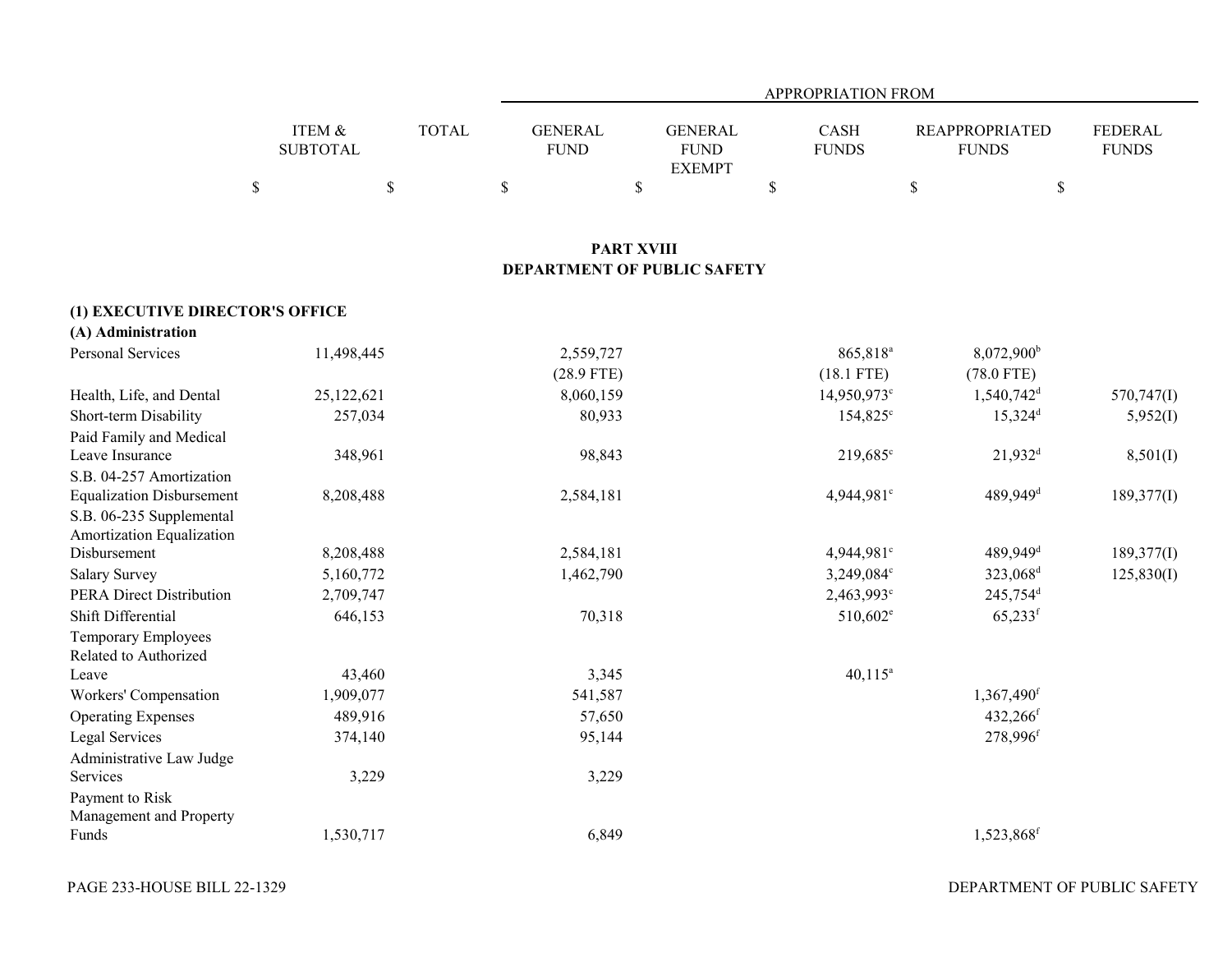|                          |                           |              |    | <b>APPROPRIATION FROM</b>     |    |                                                |    |                             |      |                                       |                                |  |  |
|--------------------------|---------------------------|--------------|----|-------------------------------|----|------------------------------------------------|----|-----------------------------|------|---------------------------------------|--------------------------------|--|--|
|                          | ITEM &<br><b>SUBTOTAL</b> | <b>TOTAL</b> |    | <b>GENERAL</b><br><b>FUND</b> |    | <b>GENERAL</b><br><b>FUND</b><br><b>EXEMPT</b> |    | <b>CASH</b><br><b>FUNDS</b> |      | <b>REAPPROPRIATED</b><br><b>FUNDS</b> | <b>FEDERAL</b><br><b>FUNDS</b> |  |  |
|                          | \$<br>\$                  |              | \$ |                               | \$ |                                                | \$ |                             | $\$$ | \$                                    |                                |  |  |
|                          |                           |              |    |                               |    |                                                |    |                             |      |                                       |                                |  |  |
| Vehicle Lease Payments   | 11,087,612                |              |    | 1,207,174                     |    |                                                |    | $9,192,471$ <sup>e</sup>    |      | 412,528 <sup>g</sup>                  | 275,439(I)                     |  |  |
| Leased Space             | 3,559,848                 |              |    | 1,554,329                     |    |                                                |    | $1,480,957$ <sup>e</sup>    |      | 524,562 <sup>g</sup>                  |                                |  |  |
| Capitol Complex Leased   |                           |              |    |                               |    |                                                |    |                             |      |                                       |                                |  |  |
| Space                    | 1,912,171                 |              |    | 766,026                       |    |                                                |    | $501,364^{\circ}$           |      | $644,781$ <sup>f</sup>                |                                |  |  |
| Annual Depreciation -    |                           |              |    |                               |    |                                                |    |                             |      |                                       |                                |  |  |
| Lease Equivalent Payment | 54,738                    |              |    |                               |    |                                                |    | 54,738 <sup>e</sup>         |      |                                       |                                |  |  |
| Payments to OIT          | 12,850,812                |              |    | 3,205,848                     |    |                                                |    | 3,876,883 <sup>e</sup>      |      | $5,740,610$ <sup>f</sup>              | 27,471(I)                      |  |  |
| <b>CORE</b> Operations   | 417,115                   |              |    | 5,471                         |    |                                                |    |                             |      | $411,644$ <sup>f</sup>                |                                |  |  |
| Lease Purchase Payments  | 1,564,133                 |              |    | 1,564,133                     |    |                                                |    |                             |      |                                       |                                |  |  |
| Utilities                | 479,987                   |              |    | 13,468                        |    |                                                |    | $464,802^e$                 |      | $1,717$ <sup>g</sup>                  |                                |  |  |
| Distributions to Local   |                           |              |    |                               |    |                                                |    |                             |      |                                       |                                |  |  |
| Government               | 50,000                    |              |    |                               |    |                                                |    | 50,000 <sup>h</sup>         |      |                                       |                                |  |  |
|                          | 98,487,664                |              |    |                               |    |                                                |    |                             |      |                                       |                                |  |  |

<sup>a</sup> Of this amount, an estimated \$577,212(I) shall be from the Disaster Emergency Fund created in Section 24-33.5-706 (2)(a), C.R.S., an estimated \$288,606(I) shall be from Wildland Fire Cost Recovery Fund created in Section 24-33.5-1220 (4)(a), C.R.S., \$29,250 shall be from the Highway Users Tax Fund created in Section 43-4-201 (1)(a), C.R.S., and appropriated pursuant to Section 43-4-201 (3)(a)(I)(C), C.R.S., and \$10,865 shall be from various sources of cash funds. The amounts from the Disaster Emergency Fund and the Wildland Fire Cost Recovery Fund are shown for informational purposes only as they are continuously appropriated in the referenced statutory provisions.

<sup>b</sup> Of this amount, \$6,852,340 shall be from departmental indirect cost recoveries or the Indirect Costs Excess Recovery Fund created in Section 24-75-1401 (2), C.R.S. and \$1,220,560 shall be from statewide indirect cost recoveries or the Indirect Costs Excess Recovery Fund created in Section 24-75-1401 (2), C.R.S.

 $c$  Of these amounts, \$25,857,313 shall be from the Highway Users Tax Fund created in Section 43-4-201 (1)(a), C.R.S., and appropriated pursuant to Section 43-4-201 (3)(a)(I)(C), C.R.S., \$623,907 shall be from the Marijuana Tax Cash Fund created in Section 39-28.8-501 (1), C.R.S., and \$4,447,302 shall be from various sources of cash funds.

 $^{\text{d}}$  Of these amounts, an estimated \$1,903,672 shall be from departmental indirect cost recoveries or the Indirect Costs Excess Recovery Fund created in Section 24-75-1401 (2), C.R.S., and an estimated \$1,223,046 shall be from various sources of reappropriated funds, including Limited Gaming funds appropriated to the Department of Revenue.

 $^{\circ}$  Of these amounts, \$14,211,762 shall be from the Highway Users Tax Fund created in Section 43-4-201 (1)(a), C.R.S., and appropriated pursuant to Section 43-4-201 (3)(a)(I)(C), C.R.S., \$146,849 shall be from the Marijuana Tax Cash Fund created in Section 39-28.8-501 (1), C.R.S., and \$1,723,206 shall be from various sources of cash funds.

<sup>f</sup> Of these amounts, \$10,047,392 shall be from departmental indirect cost recoveries or the Indirect Costs Excess Recovery Fund created in Section 24-75-1401 (2), C.R.S., and \$417,496 shall be from various sources of reappropriated funds, including Limited Gaming funds appropriated to the Department of Revenue.

g Of these amounts, \$409,626 shall be from departmental indirect cost recoveries or the Indirect Costs Excess Recovery Fund created in Section 24-75-1401 (2), C.R.S., and \$529,181 shall be from various sources of reappropriated funds, including Limited Gaming funds appropriated to the Department of Revenue.

h This amount shall be from the Hazardous Materials Safety Fund created in Section 42-20-107 (1), C.R.S.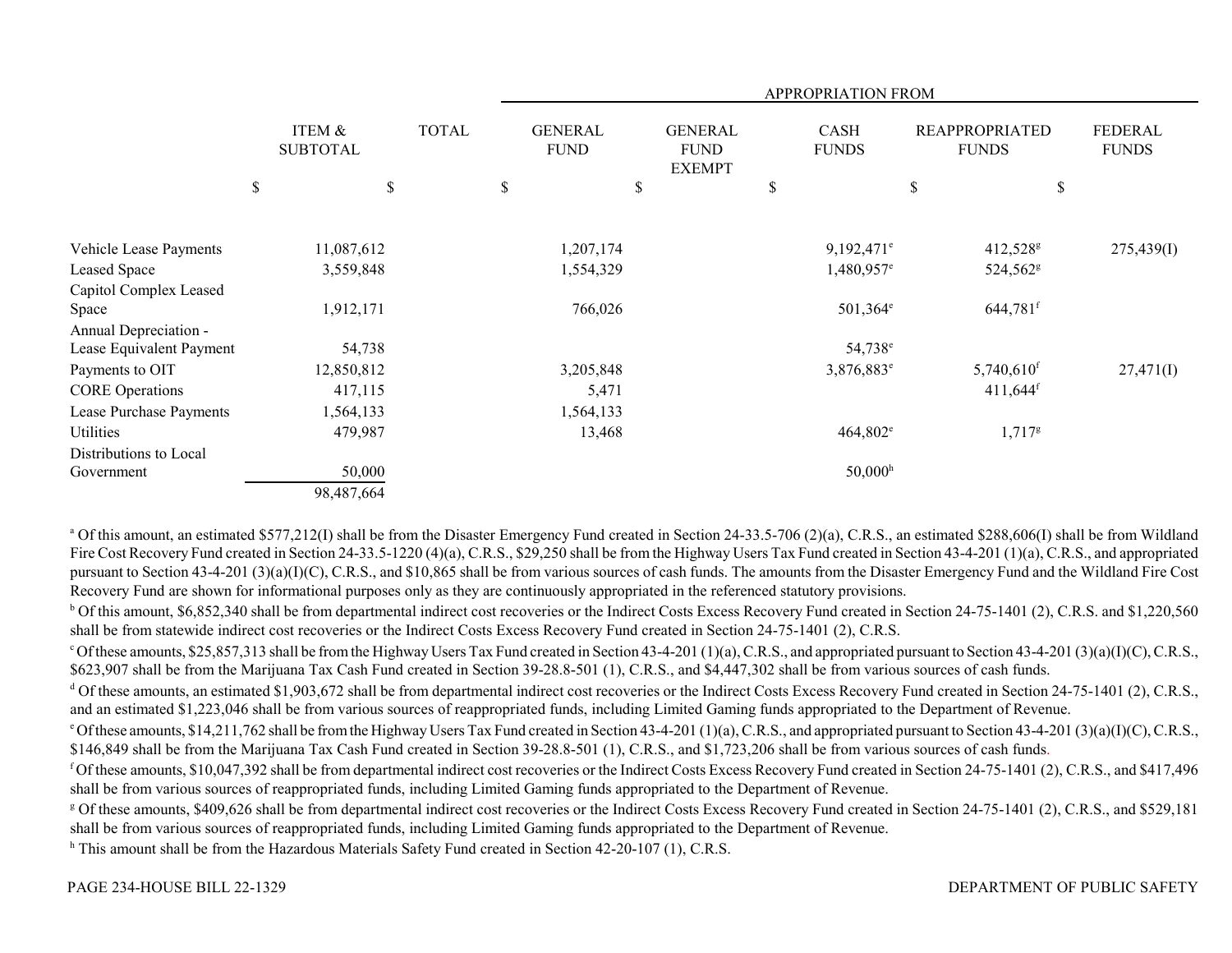|                                                                                                                                                                     |                                      |              | APPROPRIATION FROM            |                                                |                                        |                                       |                                |  |  |  |  |  |
|---------------------------------------------------------------------------------------------------------------------------------------------------------------------|--------------------------------------|--------------|-------------------------------|------------------------------------------------|----------------------------------------|---------------------------------------|--------------------------------|--|--|--|--|--|
|                                                                                                                                                                     | <b>ITEM &amp;</b><br><b>SUBTOTAL</b> | <b>TOTAL</b> | <b>GENERAL</b><br><b>FUND</b> | <b>GENERAL</b><br><b>FUND</b><br><b>EXEMPT</b> | CASH<br><b>FUNDS</b>                   | <b>REAPPROPRIATED</b><br><b>FUNDS</b> | <b>FEDERAL</b><br><b>FUNDS</b> |  |  |  |  |  |
|                                                                                                                                                                     | $\mathbb{S}$<br>$\$$                 |              | $\$$                          | \$                                             | \$                                     | $\mathbb{S}$<br>\$                    |                                |  |  |  |  |  |
| (B) Special Programs<br>(1) Witness Protection Program                                                                                                              |                                      |              |                               |                                                |                                        |                                       |                                |  |  |  |  |  |
| Witness Protection Fund                                                                                                                                             | 50,000                               |              | 50,000                        |                                                |                                        |                                       |                                |  |  |  |  |  |
| Witness Protection Fund<br>Expenditures                                                                                                                             | 83,000<br>133,000                    |              |                               |                                                |                                        | 83,000 <sup>a</sup>                   |                                |  |  |  |  |  |
| <sup>a</sup> This amount shall be from the Witness Protection Fund created in Section 24-33.5-106 (6), C.R.S.                                                       |                                      |              |                               |                                                |                                        |                                       |                                |  |  |  |  |  |
| (2) Colorado Integrated Criminal Justice Information System (CICJIS)                                                                                                |                                      |              |                               |                                                |                                        |                                       |                                |  |  |  |  |  |
| Personal Services                                                                                                                                                   | 1,283,516                            |              | 40,192                        |                                                |                                        | 998,796 <sup>a</sup><br>$(11.0$ FTE)  | 244,528(I)                     |  |  |  |  |  |
| <b>Operating Expenses</b>                                                                                                                                           | 157,002<br>1,440,518                 |              | 6,500                         |                                                |                                        | $100,502^{\text{a}}$                  | 50,000(I)                      |  |  |  |  |  |
| <sup>a</sup> These amounts shall be from departmental indirect cost recoveries or the Indirect Costs Excess Recovery Fund created in Section 24-75-1401 (2), C.R.S. |                                      |              |                               |                                                |                                        |                                       |                                |  |  |  |  |  |
| (3) School Safety Resource Center                                                                                                                                   |                                      |              |                               |                                                |                                        |                                       |                                |  |  |  |  |  |
| Program Costs                                                                                                                                                       | 1,346,491                            |              | 1,200,000                     |                                                | $146,491$ <sup>a</sup><br>$(10.0$ FTE) |                                       |                                |  |  |  |  |  |
| <b>Indirect Cost Assessment</b>                                                                                                                                     | 49,442<br>1,395,933                  |              |                               |                                                | $49,442^{\circ}$                       |                                       |                                |  |  |  |  |  |
|                                                                                                                                                                     |                                      |              |                               |                                                |                                        |                                       |                                |  |  |  |  |  |

<sup>a</sup> These amounts shall be from the School Safety Resource Center Cash Fund created in Section 24-33.5-1807 (1), C.R.S.

101,457,115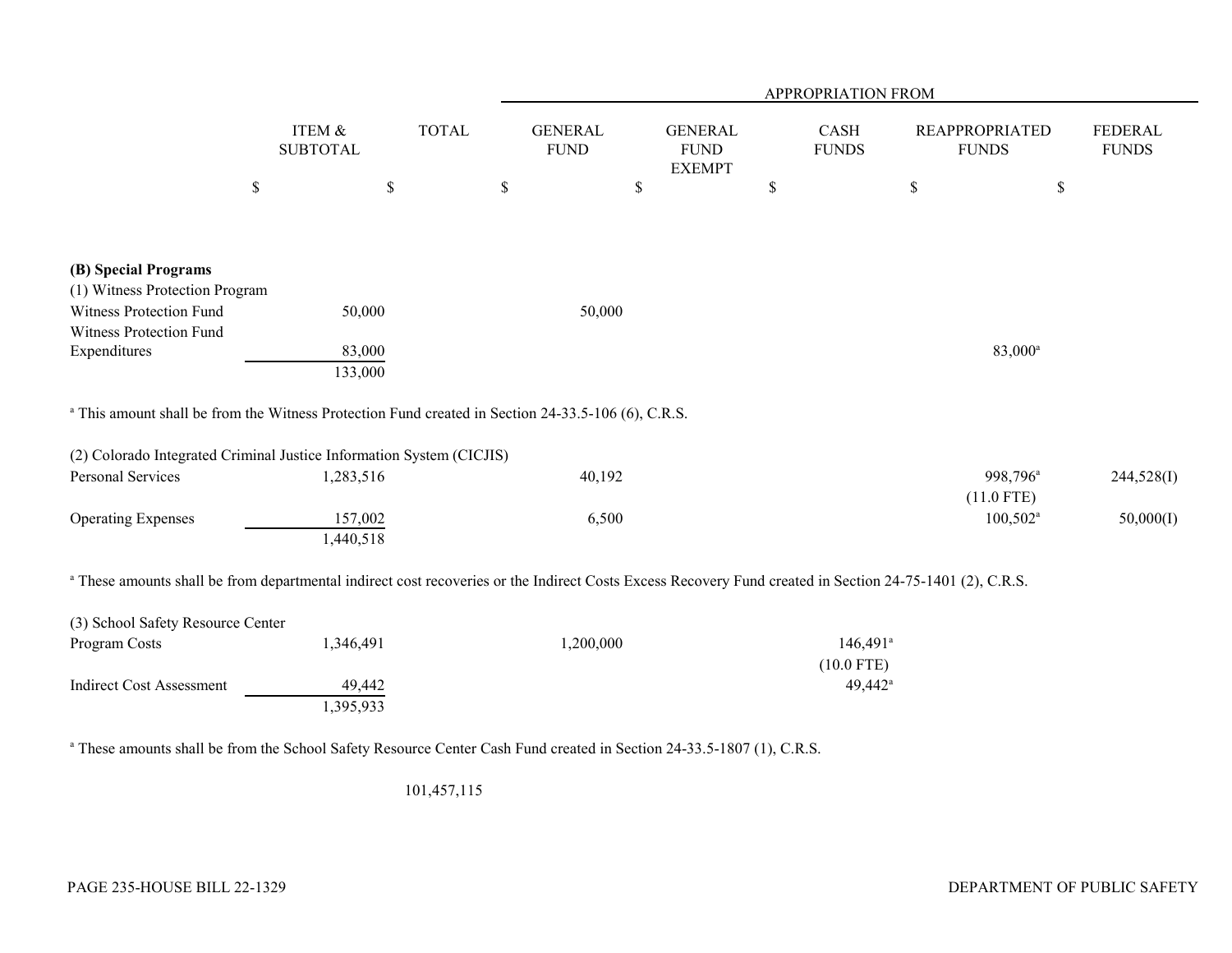|                               |                           |              | APPROPRIATION FROM            |                                                |                          |                                       |                                |  |  |  |  |  |
|-------------------------------|---------------------------|--------------|-------------------------------|------------------------------------------------|--------------------------|---------------------------------------|--------------------------------|--|--|--|--|--|
|                               | ITEM &<br><b>SUBTOTAL</b> | <b>TOTAL</b> | <b>GENERAL</b><br><b>FUND</b> | <b>GENERAL</b><br><b>FUND</b><br><b>EXEMPT</b> | CASH<br><b>FUNDS</b>     | <b>REAPPROPRIATED</b><br><b>FUNDS</b> | <b>FEDERAL</b><br><b>FUNDS</b> |  |  |  |  |  |
|                               | $\$$<br>$\mathbb S$       |              | $\mathbb S$<br>\$             |                                                | $\mathbb S$              | $\$$                                  | \$                             |  |  |  |  |  |
| (2) COLORADO STATE PATROL     |                           |              |                               |                                                |                          |                                       |                                |  |  |  |  |  |
| Colonel, Lt. Colonels,        |                           |              |                               |                                                |                          |                                       |                                |  |  |  |  |  |
| Majors, and Captains          | 5,634,597                 |              | 155,017                       |                                                | 5,479,580 <sup>a</sup>   |                                       |                                |  |  |  |  |  |
|                               |                           |              | $(1.0$ FTE)                   |                                                | $(33.0$ FTE)             |                                       |                                |  |  |  |  |  |
| Sergeants, Technicians, and   |                           |              |                               |                                                |                          |                                       |                                |  |  |  |  |  |
| Troopers                      | 80,041,467                |              | 1,651,806                     |                                                | 75,977,926 <sup>b</sup>  | $2,411,735$ °                         |                                |  |  |  |  |  |
|                               |                           |              | $(18.0$ FTE)                  |                                                | $(628.0$ FTE)            | $(21.6$ FTE)                          |                                |  |  |  |  |  |
| Civilians                     | 5,047,066                 |              | 329,464                       |                                                | $4,638,639^b$            | 78,963 <sup>c</sup>                   |                                |  |  |  |  |  |
|                               |                           |              | $(9.0$ FTE)                   |                                                | $(75.0$ FTE)             | $(1.0$ FTE)                           |                                |  |  |  |  |  |
| Retirements                   | 400,000                   |              |                               |                                                | 400,000 <sup>a</sup>     |                                       |                                |  |  |  |  |  |
| Overtime                      | 2,262,063                 |              |                               |                                                | $2,236,801^b$            | $25,262^{\circ}$                      |                                |  |  |  |  |  |
| <b>Operating Expenses</b>     | 13,861,638                |              | 539,124                       |                                                | $13,073,193^b$           | $249,321^{\circ}$                     |                                |  |  |  |  |  |
| <b>Information Technology</b> |                           |              |                               |                                                |                          |                                       |                                |  |  |  |  |  |
| Asset Maintenance             | 2,986,020                 |              |                               |                                                | 2,986,020 <sup>a</sup>   |                                       |                                |  |  |  |  |  |
| Ports of Entry                | 9,125,270                 |              |                               |                                                | $9,125,270$ <sup>d</sup> |                                       |                                |  |  |  |  |  |
|                               |                           |              |                               |                                                | $(117.8$ FTE)            |                                       |                                |  |  |  |  |  |
| <b>Communications Program</b> | 12,423,969                |              |                               |                                                | 11,844,849 <sup>d</sup>  | 558,255 <sup>e</sup>                  | 20,865(I)                      |  |  |  |  |  |
|                               |                           |              |                               |                                                | $(129.2$ FTE)            | $(8.9$ FTE)                           |                                |  |  |  |  |  |
| <b>State Patrol Training</b>  |                           |              |                               |                                                |                          |                                       |                                |  |  |  |  |  |
| Academy                       | 3,286,173                 |              |                               |                                                | $2,744,206$ <sup>f</sup> | 541,967 <sup>g</sup>                  |                                |  |  |  |  |  |
|                               |                           |              |                               |                                                | $(17.0$ FTE)             |                                       |                                |  |  |  |  |  |
| Safety and Law                |                           |              |                               |                                                |                          |                                       |                                |  |  |  |  |  |
| <b>Enforcement Support</b>    | 3,970,482                 |              |                               |                                                | $1,410,913$ <sup>h</sup> | 2,559,569                             |                                |  |  |  |  |  |
|                               |                           |              |                               |                                                |                          | $(2.0$ FTE)                           |                                |  |  |  |  |  |
| Aircraft Program              | 785,602                   |              |                               |                                                | 594,252 <sup>j</sup>     | 191,350 <sup>k</sup>                  |                                |  |  |  |  |  |
|                               |                           |              |                               |                                                | $(4.5$ FTE)              | $(1.5$ FTE)                           |                                |  |  |  |  |  |
| <b>Executive and Capitol</b>  |                           |              |                               |                                                |                          |                                       |                                |  |  |  |  |  |
| Complex Security Program      | 9,855,063                 |              | 8,119,759                     |                                                |                          | $1,735,304^k$                         |                                |  |  |  |  |  |
|                               |                           |              | $(73.9$ FTE)                  |                                                |                          | $(25.0$ FTE)                          |                                |  |  |  |  |  |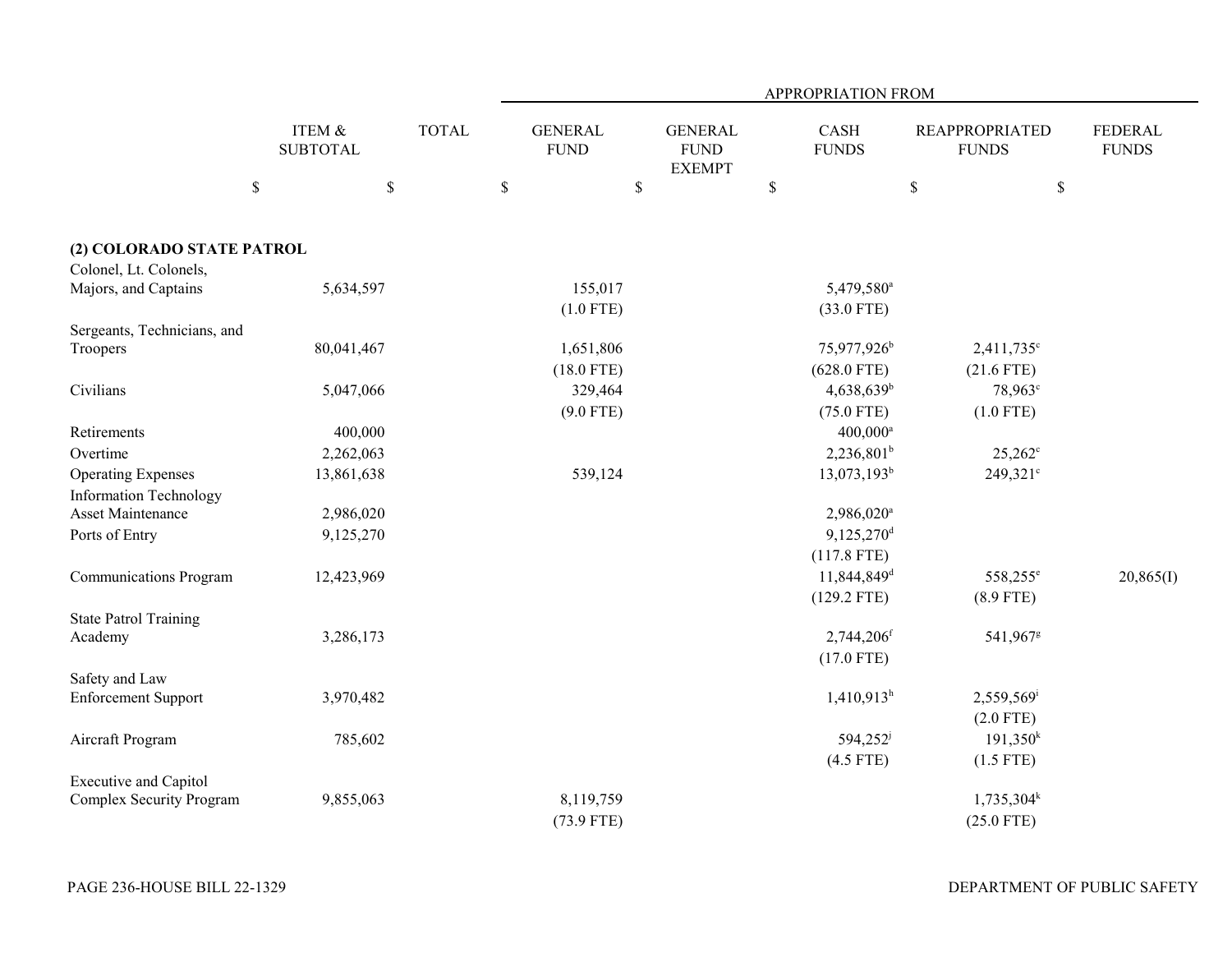|                                                  |                           |    |               | APPROPRIATION FROM |                               |    |                                                |    |                                    |             |                                       |      |                                             |
|--------------------------------------------------|---------------------------|----|---------------|--------------------|-------------------------------|----|------------------------------------------------|----|------------------------------------|-------------|---------------------------------------|------|---------------------------------------------|
|                                                  | ITEM &<br><b>SUBTOTAL</b> |    | <b>TOTAL</b>  |                    | <b>GENERAL</b><br><b>FUND</b> |    | <b>GENERAL</b><br><b>FUND</b><br><b>EXEMPT</b> |    | <b>CASH</b><br><b>FUNDS</b>        |             | <b>REAPPROPRIATED</b><br><b>FUNDS</b> |      | FEDERAL<br><b>FUNDS</b>                     |
|                                                  | \$                        | \$ |               | \$                 |                               | \$ |                                                | \$ |                                    | $\mathbb S$ |                                       | $\$$ |                                             |
| Hazardous Materials Safety<br>Program            | 1,878,816                 |    |               |                    |                               |    |                                                |    | 1,878,816<br>$(12.0$ FTE)          |             |                                       |      |                                             |
| Automobile Theft<br>Prevention Authority         | 6,213,420                 |    |               |                    |                               |    |                                                |    | $6,213,420^{\rm m}$<br>$(3.0$ FTE) |             |                                       |      |                                             |
| Victim Assistance                                | 720,906                   |    |               |                    |                               |    |                                                |    | $242,040$ <sup>n</sup>             |             | 300,807°                              |      | 178,059(I)                                  |
| Counter-drug Program<br>Motor Carrier Safety and | 4,000,000                 |    |               |                    |                               |    |                                                |    | $4,000,000(I)^p$                   |             | $(5.0$ FTE)                           |      | $(1.8$ FTE)                                 |
| <b>Assistance Program Grants</b>                 | 4,454,451                 |    |               |                    |                               |    |                                                |    | 689,790 <sup>a</sup>               |             |                                       |      | 3,764,661(I)                                |
| Federal Safety Grants                            | 1,389,780                 |    |               |                    |                               |    |                                                |    |                                    |             |                                       |      | $(32.0$ FTE)<br>1,389,780(I)<br>$(2.0$ FTE) |
| <b>Indirect Cost Assessment</b>                  | 18,793,734                |    | 187, 130, 517 |                    |                               |    |                                                |    | 17,224,231 <sup>q</sup>            |             | $1,114,363$ <sup>r</sup>              |      | 455,140(I)                                  |

<sup>a</sup> These amounts shall be from the Highway Users Tax Fund created in Section 43-4-201 (1)(a), C.R.S., and appropriated pursuant to Section 43-4-201 (3)(a)(I)(C), C.R.S.

 $b$  Of these amounts, \$92,638,317 shall be from the Highway Users Tax Fund created in Section 43-4-201 (1)(a), C.R.S., and appropriated pursuant to Section 43-4-201 (3)(a)(I)(C), C.R.S., \$1,688,641 shall be from the E-470 Toll Road Authority, \$513,057 shall be from the Vehicle Identification Number Inspection Fund created in Section 42-5-204 (2)(a), C.R.S., and \$1,086,544 shall be from various sources of cash funds.

<sup>c</sup> Of these amounts, \$2,704,791 shall be from Limited Gaming funds appropriated to the Department of Revenue and \$60,490 shall be from other state agencies.

d Of these amounts, \$20,088,568 shall be from the Highway Users Tax Fund created in Section 43-4-201 (1)(a), C.R.S., and appropriated pursuant to Section 43-4-201 (3)(a)(I)(C), C.R.S., \$212,306 shall be from the Hazardous Materials Safety Fund created in Section 42-20-107 (1), C.R.S., and \$669,245 shall be from various sources of cash funds, including the E-470 Toll Road Authority.

e This amount shall be from various sources of reappropriated funds.

<sup>f</sup> Of this amount, an estimated \$2,305,721 shall be from the Highway Users Tax Fund created in Section 43-4-201 (1)(a), C.R.S., and appropriated pursuant to Section 43-4-201 (3)(a) (I)(C), C.R.S., an estimated \$150,000 shall be from the Marijuana Tax Cash Fund created in Section 39-28.8-501 (1), C.R.S., an estimated \$79,844 shall be from user fees collected from non-state agencies, and an estimated \$208,641 shall be from various sources of cash funds.

<sup>g</sup> This amount shall be from user fees collected from other state agencies.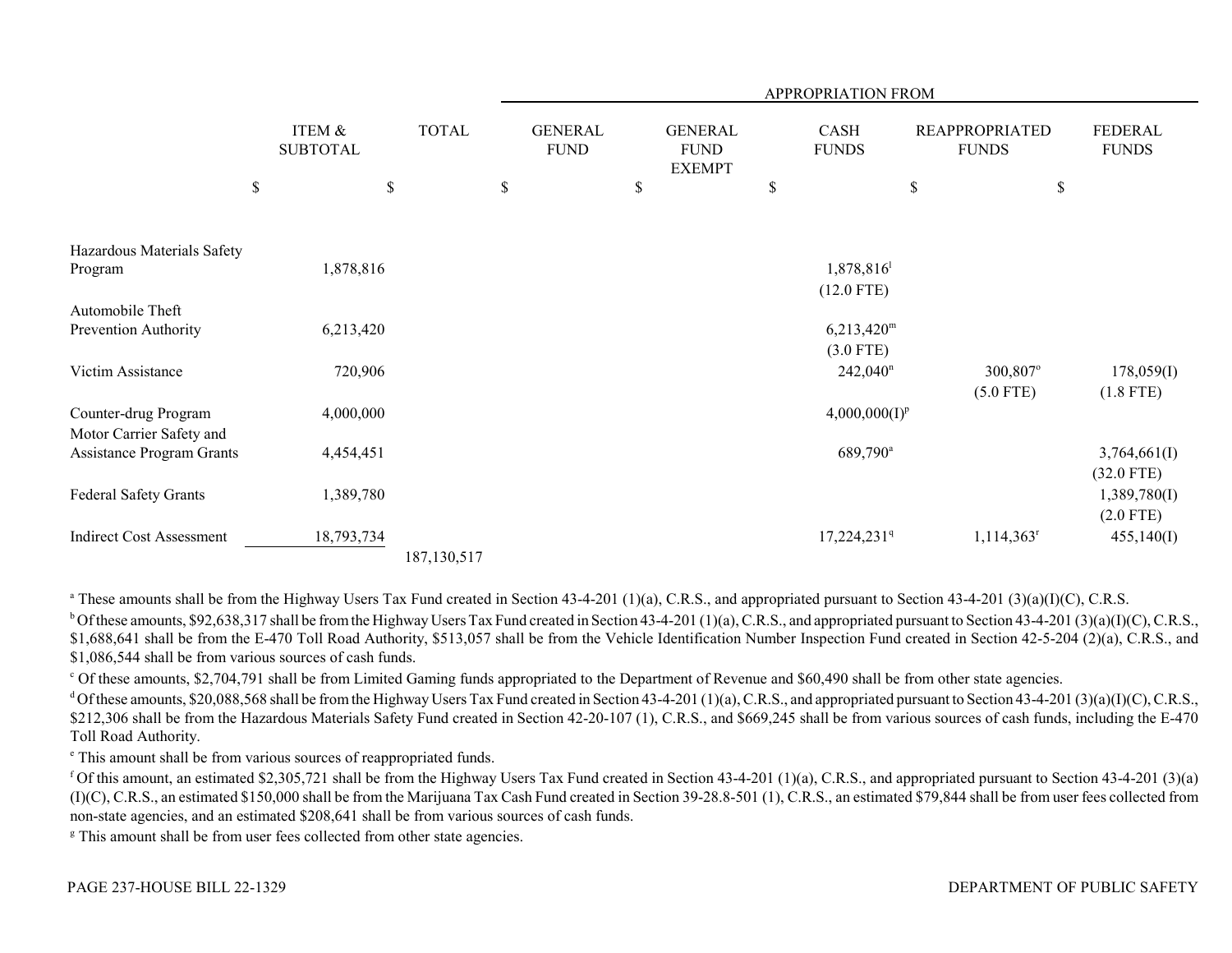|                 |              | APPROPRIATION FROM         |              |                       |                |  |  |  |  |  |  |
|-----------------|--------------|----------------------------|--------------|-----------------------|----------------|--|--|--|--|--|--|
|                 |              |                            |              |                       |                |  |  |  |  |  |  |
| ITEM &          | <b>TOTAL</b> | <b>GENERAL</b><br>GENERAL  | <b>CASH</b>  | <b>REAPPROPRIATED</b> | <b>FEDERAL</b> |  |  |  |  |  |  |
| <b>SUBTOTAL</b> |              | <b>FUND</b><br><b>FUND</b> | <b>FUNDS</b> | <b>FUNDS</b>          | <b>FUNDS</b>   |  |  |  |  |  |  |
|                 |              | <b>EXEMPT</b>              |              |                       |                |  |  |  |  |  |  |
|                 |              |                            |              |                       |                |  |  |  |  |  |  |

<sup>h</sup> This amount shall be from various cash funds.

<sup>i</sup> This amount shall be from user fees collected from other state agencies.

<sup>j</sup> Of this amount, an estimated \$397,759 shall be from the Highway Users Tax Fund created in Section 43-4-201 (1)(a), C.R.S., and appropriated pursuant to Section 43-4-201 (3)(a)(I)(C), C.R.S., an estimated \$180,000 shall be from the Aircraft Engine Fund, and an estimated \$16,493 shall be from various sources of cash funds.

 $k$  These amounts shall be from user fees collected from other state agencies.

<sup>1</sup> Of this amount. \$945,592 shall be from the Highway Users Tax Fund created in Section 43-4-201 (1)(a), C.R.S., and appropriated pursuant to Section 43-4-201 (3)(a)(I)(C), C.R.S., \$703,927 shall be from the Hazardous Materials Safety Fund created in Section 42-20-107 (1), C.R.S., and \$229,297 shall be from the Nuclear Materials Transportation Fund created in Section 42-20-511, C.R.S.

m This amount shall be from the Colorado Auto Theft Prevention Cash Fund created in Section 42-5-112 (4)(a), C.R.S.

n This amount shall be from compulsory insurance fine revenue collected and allocated pursuant to Section 42-4-1409 (9), C.R.S.

o This amount shall be transferred from the Division of Criminal Justice, Victims Assistance Sub-program.

<sup>p</sup> This amount shall be from local governments for the purchase of counter-drug equipment from the federal government pursuant to Title 10, Chapter 15, Section 281 U.S.C.

<sup>q</sup> Of this amount, \$16,769,449 shall be from the Highway Users Tax Fund created in Section 43-4-201 (1)(a), C.R.S., and appropriated pursuant to Section 43-4-201 (3)(a)(I)(C), C.R.S., \$334,189 shall be from the E-470 Toll Road Authority, \$50,771 shall be from the Vehicle Identification Number Inspection Fund created in Section 42-5-204 (2)(a), C.R.S., and \$69,822 shall be from various sources of cash funds.

r This amount shall be from various sources of reappropriated funds, including Limited Gaming funds appropriated to the Department of Revenue.

### **(3) DIVISION OF FIRE PREVENTION AND CONTROL**

| Personal Services          | 4,968,219  | 917,843      | 3,437,768 <sup>a</sup>      | $612,608$ <sup>b</sup> |             |
|----------------------------|------------|--------------|-----------------------------|------------------------|-------------|
|                            | (56.6 FTE) |              |                             |                        |             |
| <b>Operating Expenses</b>  | 1,326,337  | 316,078      | $829,160^{\circ}$           | 106,002 <sup>b</sup>   | 75,097(I)   |
| Overtime                   | 141,523    |              | $113,238^{\rm a}$           | $28,285^b$             |             |
| Appropriation to the       |            |              |                             |                        |             |
| Wildfire Preparedness Fund | 4,150,000  | 4,150,000    |                             |                        |             |
| Wildland Fire Management   |            |              |                             |                        |             |
| Services                   | 23,380,915 | 15,899,523   | $3,264,588(1)$ <sup>c</sup> | $3,972,420(I)^d$       | 244,384(I)  |
|                            |            | $(55.9$ FTE) | $(35.8$ FTE)                |                        | $(4.1$ FTE) |
| Appropriation to the Local |            |              |                             |                        |             |
| Firefighter Safety and     |            |              |                             |                        |             |
| Disease Prevention Fund    | 500,000    | 500,000      |                             |                        |             |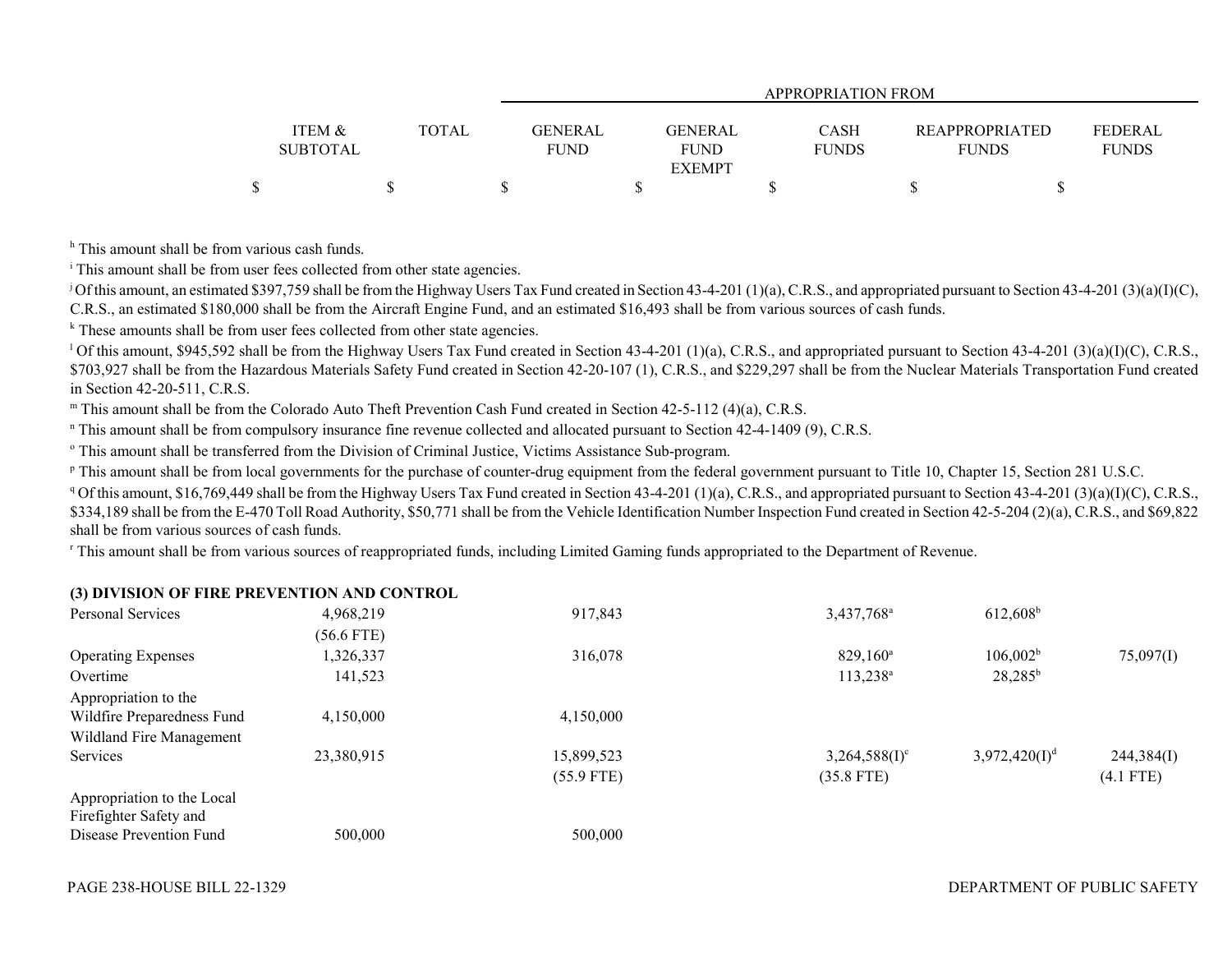|                                                                               |                                      |              |            | APPROPRIATION FROM            |           |    |                               |                               |                        |      |                                       |                                |
|-------------------------------------------------------------------------------|--------------------------------------|--------------|------------|-------------------------------|-----------|----|-------------------------------|-------------------------------|------------------------|------|---------------------------------------|--------------------------------|
|                                                                               | <b>ITEM &amp;</b><br><b>SUBTOTAL</b> | <b>TOTAL</b> |            | <b>GENERAL</b><br><b>FUND</b> |           |    | <b>GENERAL</b><br><b>FUND</b> | <b>FUNDS</b><br><b>EXEMPT</b> |                        |      | <b>REAPPROPRIATED</b><br><b>FUNDS</b> | <b>FEDERAL</b><br><b>FUNDS</b> |
|                                                                               | \$                                   | \$           |            | \$                            |           | \$ |                               | \$                            |                        | $\$$ | \$                                    |                                |
| Appropriation to the<br>Wildfire Emergency<br>Response Fund                   | ,800,000                             |              |            |                               | 1,800,000 |    |                               |                               |                        |      |                                       |                                |
| Appropriation to the<br>Colorado Firefighting Air<br>Corp Fund <sup>105</sup> | 750,000                              |              |            |                               | 750,000   |    |                               |                               |                        |      |                                       |                                |
| Aviation Resources <sup>106</sup>                                             | 7,342,500                            |              |            |                               | 7,342,500 |    |                               |                               |                        |      |                                       |                                |
| <b>Indirect Cost Assessment</b>                                               | 492,097                              |              |            |                               |           |    |                               |                               | $409,591$ <sup>e</sup> |      | $82,506$ <sup>f</sup>                 |                                |
|                                                                               |                                      |              | 44,851,591 |                               |           |    |                               |                               |                        |      |                                       |                                |

<sup>a</sup> These amounts shall be from various cash funds including: the Firefighter, First Responder, Hazardous Materials Responder, and Prescribed Fire Training and Certification Fund created in Section 24-33.5-1207 (1), C.R.S.; the Fire Suppression Cash Fund created in Section 24-33.5-1207.6 (1), C.R.S.; the Fireworks Licensing Cash Fund created in Section 24-33.5-2004 (6)(b), C.R.S.; the Fire Service Education and Training Fund created in Section 24-33.5-1207.5 (1), C.R.S.; the Health Facility Construction and Inspection Cash Fund created in Section 24-33.5-1207.8, C.R.S.; the Public School Construction and Inspection Cash Fund created in Section 24-33.5-1207.7, C.R.S.; the Wildland-urban Interface Training Fund created in Section 24-33.5-1212 (5)(a)(I), C.R.S.; and from various other sources of cash funds including gifts and grants.

<sup>b</sup> Of these amounts, \$587,851 shall be from appropriations to the Health Facilities and Emergency Medical Services Division in the Department of Public Health and Environment and \$159,044 shall be from Limited Gaming funds appropriated to the Department of Revenue.

 $\epsilon$  This amount shall be from various cash funds including: the Emergency Fire Fund created in Section 24-33.5-1220 (2)(a), C.R.S.; the Wildland Fire Equipment Repair Cash Fund created in Section 24-33.5-1220 (3), C.R.S.; the Wildfire Emergency Response Fund created in Section 24-33.5-1226 (1)(a), C.R.S.; the Wildland Fire Cost Recovery Fund created in Section 24-33.5-1220 (4)(a), C.R.S.; and the Colorado Firefighting Air Corps Fund created in Section 24-33.5-1228 (3)(a), C.R.S.; These amounts are shown for informational purposes only as they are continuously appropriated in the referenced statutory provisions.

<sup>d</sup> This amount shall be from the Wildfire Preparedness Fund created in Section 24-33.5-1227 (1)(a), C.R.S.

e This amount shall be from various cash funds.

f Of this amount, \$51,078 shall be from appropriations to the Health Facilities and Emergency Medical Services Division in the Department of Public Health and Environment and \$31,428 shall be from Limited Gaming funds appropriated to the Department of Revenue.

### **(4) DIVISION OF CRIMINAL JUSTICE**

#### **(A) Administration**

| DCJ Administrative |           |              |                     |             |             |
|--------------------|-----------|--------------|---------------------|-------------|-------------|
| Services           | 6,763,147 | 4,362,184    | $1,750,786^{\circ}$ | $515,515^b$ | 134,662(I)  |
|                    |           | $(35.8$ FTE) | $(8.7$ FTE)         | $(1.9$ FTE) | $(1.3$ FTE) |

### DEPARTMENT OF PUBLIC SAFETY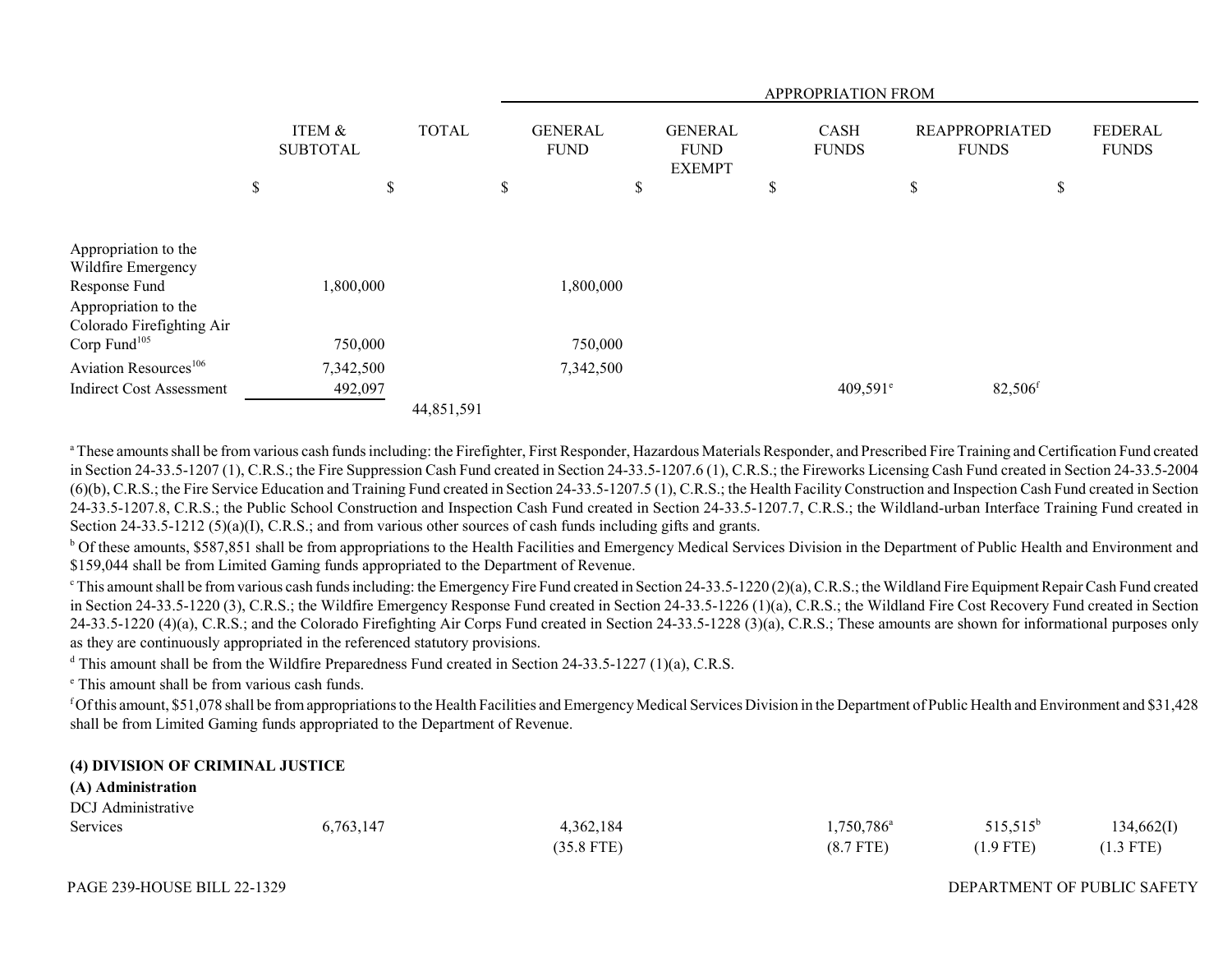|                                 |                      |              |  |                               |  |                                                |  | <b>APPROPRIATION FROM</b>   |                                       |   |                         |
|---------------------------------|----------------------|--------------|--|-------------------------------|--|------------------------------------------------|--|-----------------------------|---------------------------------------|---|-------------------------|
|                                 | ITEM &<br>SUBTOTAL   | <b>TOTAL</b> |  | <b>GENERAL</b><br><b>FUND</b> |  | <b>GENERAL</b><br><b>FUND</b><br><b>EXEMPT</b> |  | <b>CASH</b><br><b>FUNDS</b> | <b>REAPPROPRIATED</b><br><b>FUNDS</b> |   | FEDERAL<br><b>FUNDS</b> |
|                                 |                      | S            |  |                               |  |                                                |  |                             | S                                     | Φ |                         |
| <b>Indirect Cost Assessment</b> | 738,789<br>7,501,936 |              |  |                               |  |                                                |  | $94,610^{\circ}$            |                                       |   | 644,179(I)              |

<sup>a</sup> Of this amount, \$1,170,603 shall be from the Marijuana Tax Cash Fund created in Section 39-28.8-501 (1), C.R.S., \$541,311 shall be from the Victims Assistance and Law Enforcement (VALE) Fund created in Section 24-33.5-506 (1), C.R.S., and \$38,872 shall be from various sources of cash funds.

<sup>b</sup> Of this amount, \$414,360 shall be from departmental indirect cost recoveries or the Indirect Costs Excess Recovery Fund created in Section 24-75-1401 (2), C.R.S., and \$101,155 shall be transferred from the Judicial Department from the Correctional Treatment Cash Fund Expenditures line item appropriation in the Probation and Related Services section. c Of this amount, \$55,925 shall be from the Victims Assistance and Law Enforcement (VALE) Fund created in Section 24-33.5-506 (1), C.R.S., \$31,322 shall be from the Marijuana Tax Cash Fund created in Section 39-28.8-501 (1), C.R.S., and \$7,363 shall be from various sources of cash funds.

#### **(B) Victims Assistance**

| Federal Victims Assistance<br>and Compensation Grants  | 25,148,792 |             |               | 25,148,792(I)<br>$(8.6$ FTE) |
|--------------------------------------------------------|------------|-------------|---------------|------------------------------|
| <b>State Victims Assistance</b><br>and Law Enforcement |            |             |               |                              |
| Program                                                | 1,500,000  |             | $1,500,000^a$ |                              |
| Child Abuse Investigation                              | 1,297,693  | 1,000,000   | $297,693^b$   |                              |
|                                                        |            |             | $(0.3$ FTE)   |                              |
| Sexual Assault Victim<br><b>Emergency Payment</b>      |            |             |               |                              |
| Program                                                | 167,933    | 167,933     |               |                              |
|                                                        |            | $(0.2$ FTE) |               |                              |
| <b>Statewide Victim</b>                                |            |             |               |                              |
| Information and                                        |            |             |               |                              |
| Notification System                                    |            |             |               |                              |
| (VINE)                                                 | 434,720    | 434,720     |               |                              |
|                                                        | 28,549,138 |             |               |                              |

a This amount shall be from the Victims Assistance and Law Enforcement (VALE) Fund created in Section 24-33.5-506 (1), C.R.S.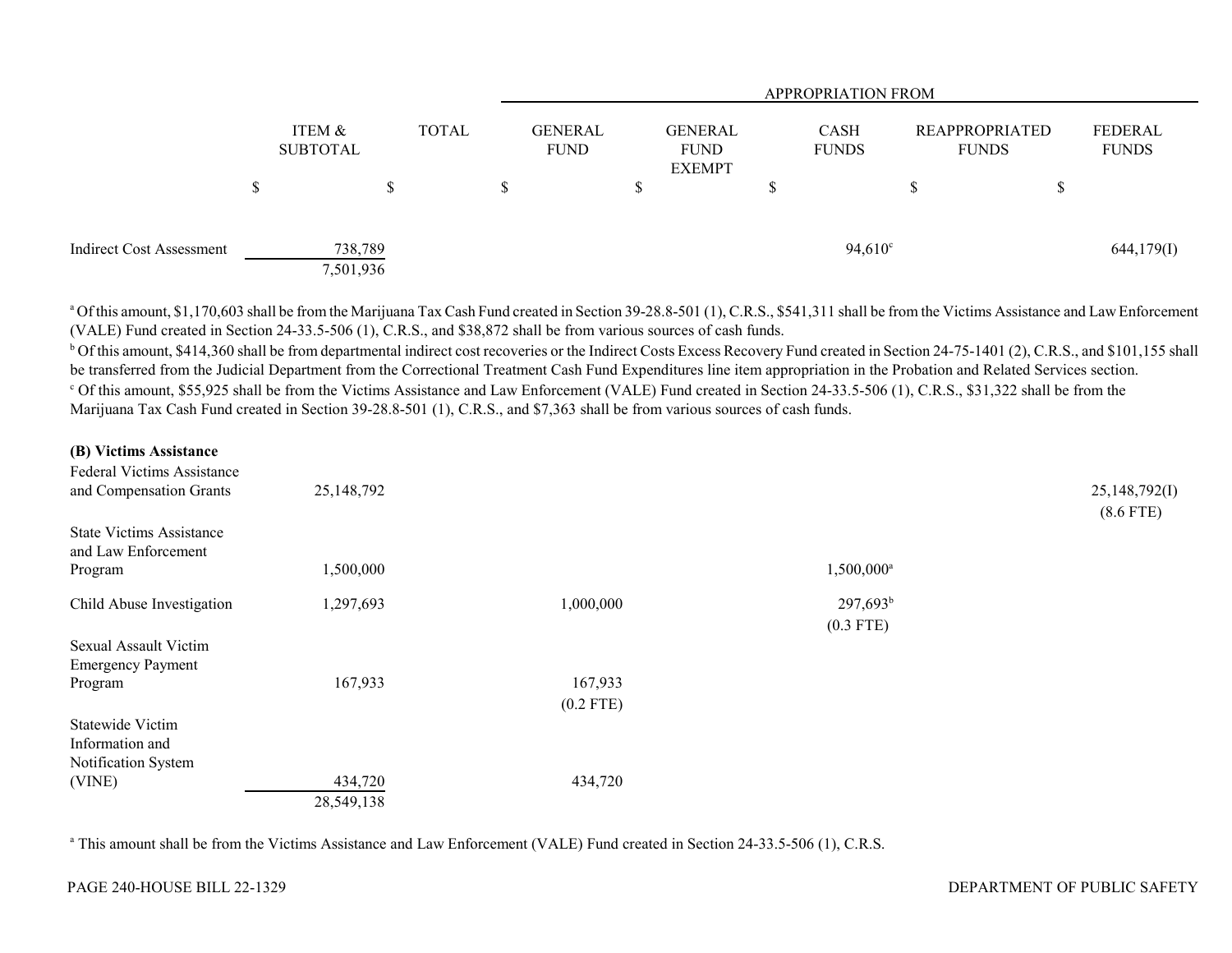|                 |              | <b>APPROPRIATION FROM</b> |               |              |                       |                |  |  |  |  |  |
|-----------------|--------------|---------------------------|---------------|--------------|-----------------------|----------------|--|--|--|--|--|
|                 |              |                           |               |              |                       |                |  |  |  |  |  |
| ITEM &          | <b>TOTAL</b> | <b>GENERAL</b>            | GENERAL       | <b>CASH</b>  | <b>REAPPROPRIATED</b> | <b>FEDERAL</b> |  |  |  |  |  |
| <b>SUBTOTAL</b> |              | <b>FUND</b>               | <b>FUND</b>   | <b>FUNDS</b> | <b>FUNDS</b>          | <b>FUNDS</b>   |  |  |  |  |  |
|                 |              |                           | <b>EXEMPT</b> |              |                       |                |  |  |  |  |  |
|                 |              |                           |               |              |                       |                |  |  |  |  |  |

<sup>b</sup> This amount shall be from the Child Abuse Investigation Surcharge Fund created in Section 18-24-103 (2)(a), C.R.S.

| (C) Juvenile Justice and Delinquency Prevention |           |             |                   |             |
|-------------------------------------------------|-----------|-------------|-------------------|-------------|
| Juvenile Justice                                |           |             |                   |             |
| <b>Disbursements</b>                            | 800,000   |             |                   | 800,000(I)  |
|                                                 |           |             |                   | $(1.2$ FTE) |
| Juvenile Diversion                              |           |             |                   |             |
| Programs                                        | 3,561,677 | 3,161,677   | $400,000^{\rm a}$ |             |
|                                                 |           | $(2.7$ FTE) | $(0.3$ FTE)       |             |
|                                                 | 4,361,677 |             |                   |             |

<sup>a</sup> This amount shall be from the Marijuana Tax Cash Fund created in Section 39-28.8-501 (1), C.R.S.

| (D) Community Corrections        |            |            |                        |
|----------------------------------|------------|------------|------------------------|
| <b>Community Corrections</b>     |            |            |                        |
| Placements <sup>107</sup>        | 74,926,952 | 74,926,952 |                        |
| Correctional Treatment           |            |            |                        |
| Cash Fund Residential            |            |            |                        |
| Placements <sup>108</sup>        | 2,858,394  |            | 2,858,394 <sup>a</sup> |
| <b>Community Corrections</b>     |            |            |                        |
| Facility Payments <sup>109</sup> | 4,382,173  | 4,382,173  |                        |
| <b>Community Corrections</b>     |            |            |                        |
| <b>Boards Administration</b>     | 2,628,708  | 2,628,708  |                        |
| Services for Substance           |            |            |                        |
| Abuse and Co-occurring           |            |            |                        |
| Disorders                        | 2,642,525  |            | $2,642,525^{\circ}$    |
| Specialized Offender             |            |            |                        |
| Services                         | 275,541    | 275,541    |                        |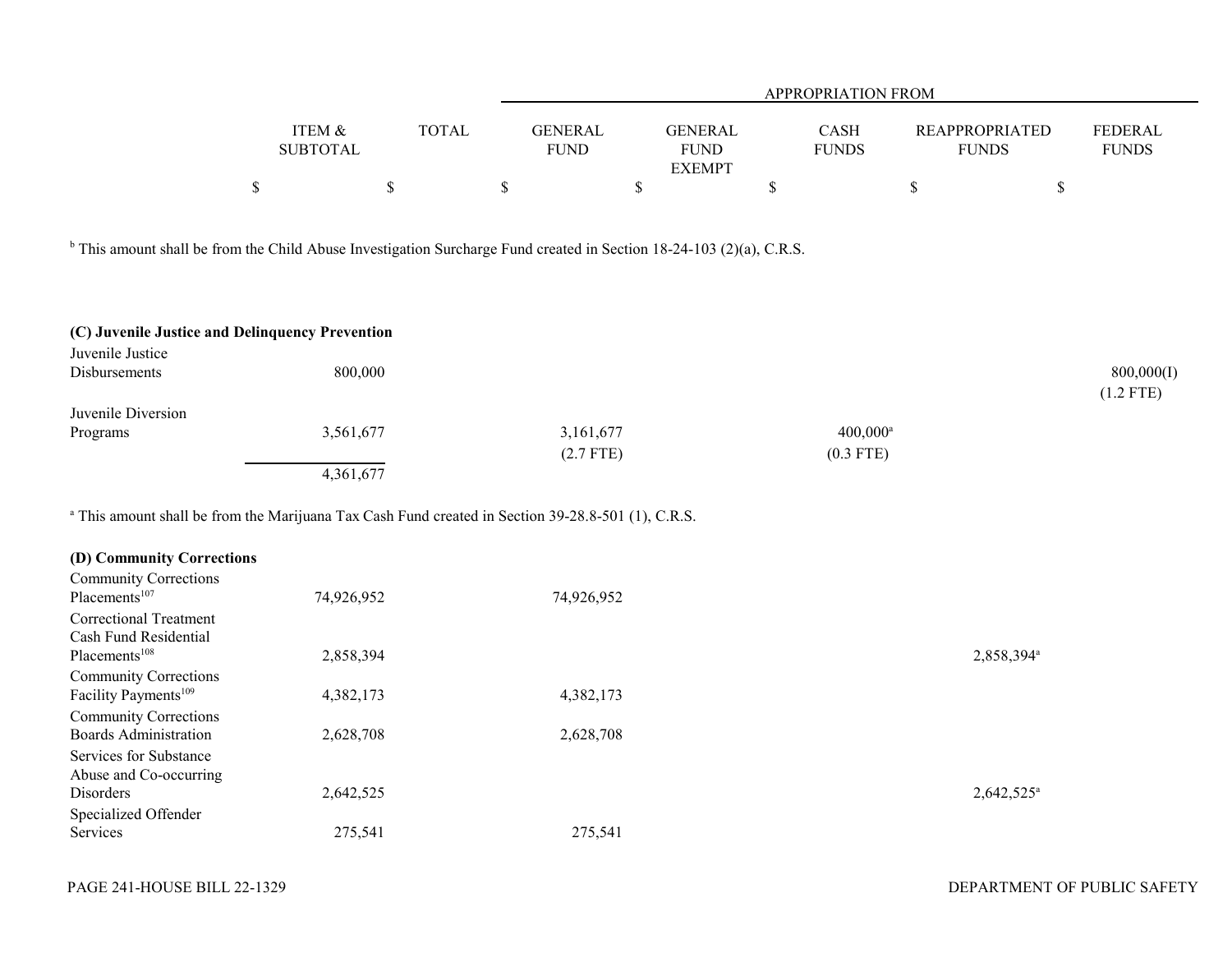|                                 |                      |       |   | APPROPRIATION FROM            |                                                |     |                             |                                       |    |                         |
|---------------------------------|----------------------|-------|---|-------------------------------|------------------------------------------------|-----|-----------------------------|---------------------------------------|----|-------------------------|
|                                 | ITEM &<br>SUBTOTAL   | TOTAL |   | <b>GENERAL</b><br><b>FUND</b> | <b>GENERAL</b><br><b>FUND</b><br><b>EXEMPT</b> |     | <b>CASH</b><br><b>FUNDS</b> | <b>REAPPROPRIATED</b><br><b>FUNDS</b> |    | FEDERAL<br><b>FUNDS</b> |
|                                 | \$<br>\$             |       | S | Φ                             |                                                | J.D |                             | D                                     | J. |                         |
| Offender Assessment<br>Training | 10,507<br>87,724,800 |       |   | 10,507                        |                                                |     |                             |                                       |    |                         |

<sup>a</sup> These amounts shall be transferred from the Judicial Department from the Correctional Treatment Cash Fund Expenditures line item appropriation in the Probation and Related Services section.

| (E) Crime Control and System Improvement |           |             |                      |              |
|------------------------------------------|-----------|-------------|----------------------|--------------|
| State and Local Crime                    |           |             |                      |              |
| Control and System                       |           |             |                      |              |
| <b>Improvement Grants</b>                | 3,000,000 |             |                      | 3,000,000(I) |
| Sex Offender Surcharge                   |           |             |                      |              |
| Fund Program                             | 239,417   | 83,471      | $155,946^{\circ}$    |              |
|                                          |           | $(0.9$ FTE) | $(1.5$ FTE)          |              |
| Sex Offender Supervision                 | 386,577   | 386,577     |                      |              |
|                                          |           | $(3.2$ FTE) |                      |              |
| <b>Treatment Provider</b>                |           |             |                      |              |
| Criminal Background                      |           |             |                      |              |
| Checks                                   | 49,606    |             | $49,606^{\rm b}$     |              |
|                                          |           |             | $(0.6$ FTE)          |              |
| Federal Grants                           | 5,008,909 |             |                      | 5,008,909(1) |
|                                          |           |             |                      | $(10.5$ FTE) |
| Criminal Justice Training                | 240,000   |             | $240,000^{\circ}$    |              |
|                                          |           |             | $(0.5$ FTE)          |              |
| Methamphetamine Abuse                    |           |             |                      |              |
| Task Force Fund                          | 3,000     |             | $3,000$ <sup>d</sup> |              |
|                                          | 8,927,509 |             |                      |              |

<sup>a</sup> This amount shall be from the Sex Offender Surcharge Fund created in Section 18-21-103 (3), C.R.S.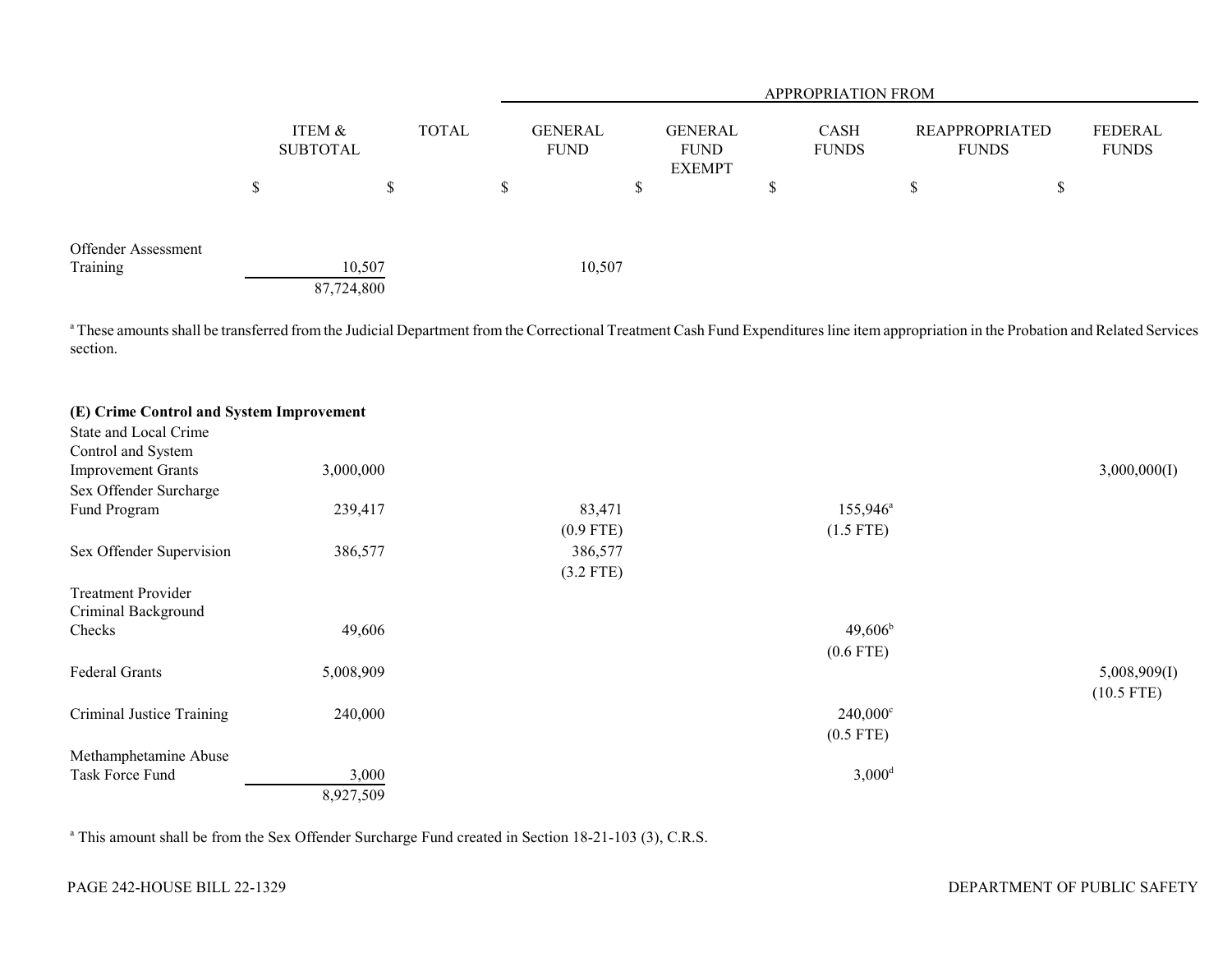|                   |              |                | APPROPRIATION FROM           |                             |                                       |                |  |  |
|-------------------|--------------|----------------|------------------------------|-----------------------------|---------------------------------------|----------------|--|--|
|                   |              |                |                              |                             |                                       |                |  |  |
| <b>ITEM &amp;</b> | <b>TOTAL</b> | <b>GENERAL</b> | <b>GENERAL</b>               | <b>CASH</b><br><b>FUNDS</b> | <b>REAPPROPRIATED</b><br><b>FUNDS</b> | <b>FEDERAL</b> |  |  |
| <b>SUBTOTAL</b>   |              | <b>FUND</b>    | <b>FUND</b><br><b>EXEMPT</b> |                             |                                       | <b>FUNDS</b>   |  |  |
|                   |              |                |                              |                             |                                       |                |  |  |

<sup>b</sup> Of this amount, \$29,744 shall be from the Domestic Violence Offender Treatment Provider Fund created in Section 16-11.8-104 (2)(b), C.R.S., and \$19,862 shall be from the Sex Offender Treatment Provider Fund created in Section 16-11.7-106 (6), C.R.S.

<sup>c</sup> This amount shall be from the Criminal Justice Training Fund created in Section 24-33.5-503.5 (2), C.R.S.

<sup>d</sup> This amount shall be from the Substance Abuse Prevention, Intervention, and Treatment Cash Fund created in Section 18-18.5-105 (1)(a), C.R.S.

137,065,060

## **(5) COLORADO BUREAU OF INVESTIGATION**

| (A) Administration        |           |             |                  |                  |             |
|---------------------------|-----------|-------------|------------------|------------------|-------------|
| Personal Services         | 598,743   | 518,024     | $80,719^{\circ}$ |                  |             |
|                           |           | $(6.2$ FTE) | $(0.8$ FTE)      |                  |             |
| <b>Operating Expenses</b> | 54,734    | 43,899      | $10,835^{\circ}$ |                  |             |
| Federal Grants            | 920,819   |             |                  |                  | 920,819(I)  |
|                           |           |             |                  |                  | $(3.0$ FTE) |
| Indirect Cost Assessment  | 1,552,556 |             | $1,463,170^b$    | $68,841^{\circ}$ | 20,545(I)   |
|                           | 3,126,852 |             |                  |                  |             |

a These amounts shall be from the Colorado Bureau of Investigation Identification Unit Fund created in Section 24-33.5-426, C.R.S.

<sup>b</sup> This amount shall be from various sources of cash funds, including an estimated \$449,394 from the Marijuana Tax Cash Fund created in Section 39-28.8-501 (1), C.R.S.

c This amount shall be from various sources of reappropriated funds.

# **(B) Colorado Crime Information Center (CCIC)**

| $(1)$ core in equal support |           |            |                   |                  |
|-----------------------------|-----------|------------|-------------------|------------------|
| Personal Services           | 1,045,343 | 938,563    | $106.780^{\rm a}$ |                  |
|                             |           | (13.8 FTE) | $(2.2$ FTE)       |                  |
| <b>Operating Expenses</b>   | 197,917   | 117,104    | $60,880^{\circ}$  | $19,933^{\circ}$ |
|                             | .243,260  |            |                   |                  |

(1) CCIC Program Support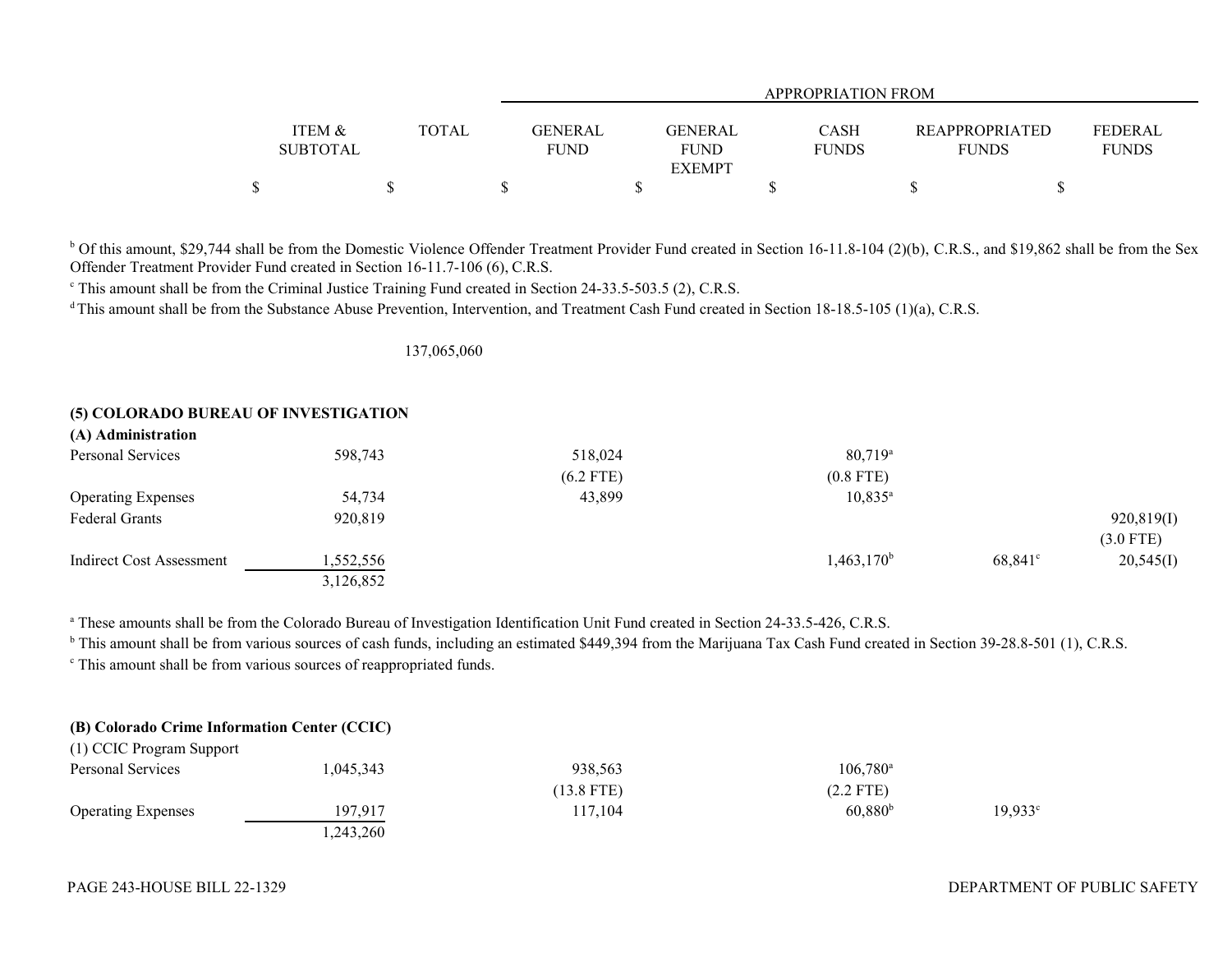|                   |              |                | APPROPRIATION FROM |              |                       |                |  |  |
|-------------------|--------------|----------------|--------------------|--------------|-----------------------|----------------|--|--|
|                   |              |                |                    |              |                       |                |  |  |
| <b>ITEM &amp;</b> | <b>TOTAL</b> | <b>GENERAL</b> | <b>GENERAL</b>     | CASH         | <b>REAPPROPRIATED</b> | <b>FEDERAL</b> |  |  |
| <b>SUBTOTAL</b>   |              | <b>FUND</b>    | <b>FUND</b>        | <b>FUNDS</b> | <b>FUNDS</b>          | <b>FUNDS</b>   |  |  |
|                   |              |                | <b>EXEMPT</b>      |              |                       |                |  |  |
|                   |              |                |                    |              |                       |                |  |  |

<sup>a</sup> Of this amount, an estimated \$53,685 shall be from the Sex Offender Registry Fund created in Section 16-22-110 (7), C.R.S., and an estimated \$53,095 shall be from the Marijuana Tax Cash Fund created in Section 39-28.8-501 (1), C.R.S.

<sup>b</sup> Of this amount, \$39,451 shall be from the Colorado Bureau of Investigation Identification Unit Fund created in Section 24-33.5-426, C.R.S., \$14,653 shall be from the Marijuana Tax Cash Fund created in Section 39-28.8-501 (1), C.R.S., and \$6,776 shall be from the Sex Offender Registry Fund created in Section 16-22-110 (7), C.R.S.

<sup>c</sup> This amount shall be from the Colorado Bureau of Investigation Identification Unit Fund created in Section 24-33.5-426, C.R.S., from fees collected from other state agencies.

| (2) Biometric Identification |            |              |                          |                        |
|------------------------------|------------|--------------|--------------------------|------------------------|
| and Records Unit             |            |              |                          |                        |
| Personal Services            | 4,758,875  | 1,255,175    | $3,164,174$ <sup>a</sup> | 339,526 <sup>b</sup>   |
|                              |            | $(23.0$ FTE) | $(45.8$ FTE)             | $(6.2$ FTE)            |
| <b>Operating Expenses</b>    | 6,010,372  | 224,740      | $3,240,254^{\circ}$      | 2,545,378 <sup>b</sup> |
| Lease/Lease Purchase         |            |              |                          |                        |
| Equipment                    | 591,235    |              | 378.392 <sup>a</sup>     | $212,843^b$            |
|                              | 11,360,482 |              |                          |                        |

<sup>a</sup> These amounts shall be from the Colorado Bureau of Investigation Identification Unit Fund created in Section 24-33.5-426, C.R.S., from fingerprint and name check processing fees collected from non-state agencies.

b Of these amounts, \$2,812,076 shall be from the Colorado Bureau of Investigation Identification Unit Fund created in Section 24-33.5-426, C.R.S., from fingerprint and name check processing fees collected from other state agencies and \$285,671 shall be transferred from the Marijuana Enforcement line item in the Department of Revenue from the Marijuana Cash Fund created in Section 44-10-801 (1)(a), C.R.S.

| (3) Information |           |         |                      |
|-----------------|-----------|---------|----------------------|
| Technology      | 1,602,897 | 844,310 | 758,587 <sup>a</sup> |

<sup>a</sup> This amount shall be from various sources of cash funds, including the Colorado Bureau of Investigation Identification Unit Fund created in Section 24-33.5-426, C.R.S., and the Sex Offender Registry Fund created in Section 16-22-110 (7), C.R.S.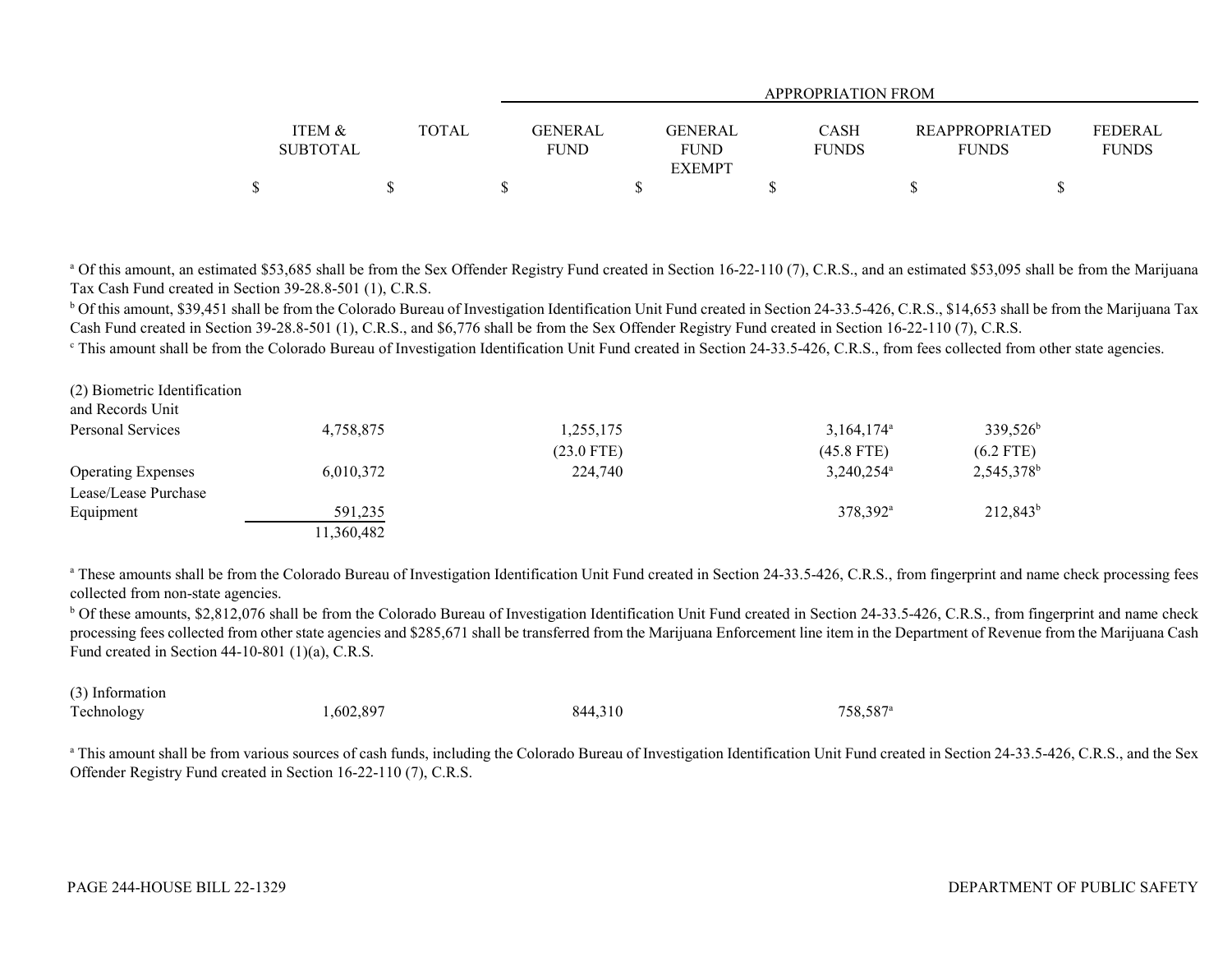|                                           |                           |              | <b>APPROPRIATION FROM</b>     |                                                |    |                             |    |                                       |                                |
|-------------------------------------------|---------------------------|--------------|-------------------------------|------------------------------------------------|----|-----------------------------|----|---------------------------------------|--------------------------------|
|                                           | ITEM &<br><b>SUBTOTAL</b> | <b>TOTAL</b> | <b>GENERAL</b><br><b>FUND</b> | <b>GENERAL</b><br><b>FUND</b><br><b>EXEMPT</b> |    | <b>CASH</b><br><b>FUNDS</b> |    | <b>REAPPROPRIATED</b><br><b>FUNDS</b> | <b>FEDERAL</b><br><b>FUNDS</b> |
|                                           | \$<br>\$                  |              | \$                            | \$                                             | \$ |                             | \$ | \$                                    |                                |
| (C) Laboratory and Investigative Services |                           |              |                               |                                                |    |                             |    |                                       |                                |
| Personal Services                         | 19,543,515                |              | 15,115,482                    |                                                |    | 3,663,456 <sup>a</sup>      |    | $764,577$ <sup>b</sup>                |                                |
|                                           |                           |              | $(181.1$ FTE)                 |                                                |    | $(20.8$ FTE)                |    | $(7.0$ FTE)                           |                                |
| <b>Operating Expenses</b>                 | 8,052,226                 |              | 5,918,440                     |                                                |    | $1,990,009$ <sup>a</sup>    |    | $143,777^{\circ}$                     |                                |
| Overtime                                  | 474,367                   |              | 406,132                       |                                                |    | $68,235^{\circ}$            |    |                                       |                                |
| Complex Financial Fraud                   |                           |              |                               |                                                |    |                             |    |                                       |                                |
| Unit                                      | 653,345                   |              |                               |                                                |    | $653,345$ <sup>d</sup>      |    |                                       |                                |
|                                           |                           |              |                               |                                                |    | $(7.0$ FTE)                 |    |                                       |                                |
| Lease/Lease Purchase                      |                           |              |                               |                                                |    |                             |    |                                       |                                |
| Equipment                                 | 439,196                   |              | 439,196                       |                                                |    |                             |    |                                       |                                |
|                                           | 29,162,649                |              |                               |                                                |    |                             |    |                                       |                                |

<sup>a</sup> Of these amounts, \$4,221,541 shall be from the Marijuana Tax Cash Fund created in Section 39-28.8-501 (1), C.R.S., \$1,200,159 shall be from the Offender Identification Fund created in Section 24-33.5-415.6 (1), and \$300,000 shall be from the Law Enforcement Assistance Fund created in Section 43-4-401, C.R.S.

**b** This amount shall be transferred from Limited Gaming funds appropriated to the Department of Revenue.

<sup>c</sup> Of this amount, \$105,449 shall be transferred from Limited Gaming funds appropriated to the Department of Revenue, \$20,000 shall be transferred from the CBI Grants & Donation Fund created in Section 24-33.5-427, C.R.S., and \$18,328 shall be transferred from the Division of Criminal Justice, Victims Assistance Sub-program.

<sup>d</sup> This amount shall be from the Colorado Identity Theft and Financial Fraud Cash Fund created in Section 24-33.5-1707 (1)(a), C.R.S.

| (D) State Point of Contact - National Instant Criminal Background Check Program |           |                        |  |  |
|---------------------------------------------------------------------------------|-----------|------------------------|--|--|
| Personal Services                                                               | 4.018.800 | $4,018,800^{\circ}$    |  |  |
|                                                                                 |           | $(71.7$ FTE)           |  |  |
| <b>Operating Expenses</b>                                                       | 424,109   | $424.109$ <sup>a</sup> |  |  |
|                                                                                 | 4.442.909 |                        |  |  |

<sup>a</sup> Of these amounts, \$4,129,480 shall be from the Instant Criminal Background Check Cash Fund created in Section 24-33.5-424 (3.5)(b), C.R.S., and \$313,429 shall be from permit application fees collected pursuant to Section 18-12-205 (2)(b), C.R.S.

50,939,049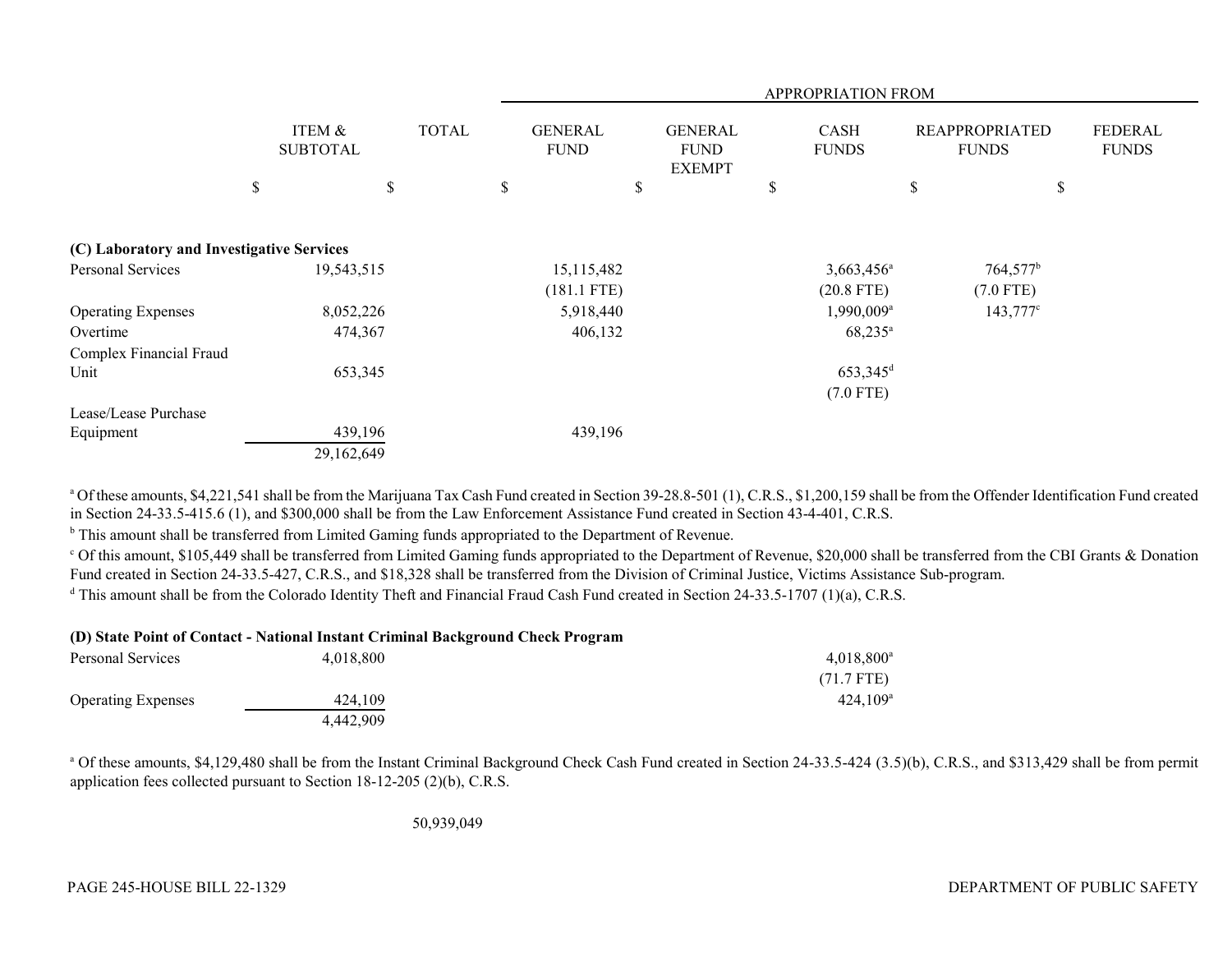| <b>ITEM &amp;</b><br><b>TOTAL</b><br><b>GENERAL</b><br><b>GENERAL</b><br><b>CASH</b><br><b>FEDERAL</b><br><b>REAPPROPRIATED</b><br><b>FUNDS</b><br><b>SUBTOTAL</b><br><b>FUND</b><br><b>FUND</b><br><b>FUNDS</b><br><b>FUNDS</b><br><b>EXEMPT</b><br>$\mathbb{S}$<br>$\mathbb S$<br>$\$$<br>\$<br>\$<br>\$<br>\$<br>(6) DIVISION OF HOMELAND SECURITY AND EMERGENCY MANAGEMENT<br>(A) Office of Emergency Management<br>Program Administration<br>6,321,373<br>4,593,052<br>65,841 <sup>a</sup><br>1,662,480(I)<br>$(1.0$ FTE)<br>$(41.0$ FTE)<br>$(17.6$ FTE)<br>Disaster Response and<br>4,397,769<br>$3,947,769(1)^{b}$<br>450,000(I)<br>Recovery<br>$(18.0$ FTE)<br>Preparedness Grants and<br>Training<br>11,668,260<br>11,668,260(I)<br>$(1.6$ FTE)<br><b>Access and Functional</b><br>Needs Planning<br>500,000<br>500,000<br><b>Indirect Cost Assessment</b><br>305,227<br>$16,755^{\circ}$<br>288,472(I)<br>23,192,629<br>a This amount shall be transferred from the Division of Local Government in the Department of Local Affairs.<br>$b$ This amount shall be from the Disaster Emergency Fund created in Section 24-33.5-706 (2)(a), C.R.S.<br><sup>c</sup> This amount shall be from the Marijuana Tax Cash Fund created in Section 39-28.8-501 (1), C.R.S.<br>(B) Office of Prevention and Security<br>Personal Services<br>1,770,672<br>966,995<br>73,995 <sup>a</sup><br>729,682(I)<br>$(13.9$ FTE)<br>$(1.0$ FTE)<br><b>Operating Expenses</b><br>672,307<br>175,502<br>$5,653^a$<br>491,152(I)<br>Safe2Tell Dispatch<br>565,379<br>565,379<br>$(8.0$ FTE)<br>3,008,358 |  | APPROPRIATION FROM |  |  |  |  |  |  |  |
|---------------------------------------------------------------------------------------------------------------------------------------------------------------------------------------------------------------------------------------------------------------------------------------------------------------------------------------------------------------------------------------------------------------------------------------------------------------------------------------------------------------------------------------------------------------------------------------------------------------------------------------------------------------------------------------------------------------------------------------------------------------------------------------------------------------------------------------------------------------------------------------------------------------------------------------------------------------------------------------------------------------------------------------------------------------------------------------------------------------------------------------------------------------------------------------------------------------------------------------------------------------------------------------------------------------------------------------------------------------------------------------------------------------------------------------------------------------------------------------------------------------------------------------------------------------------------------------------|--|--------------------|--|--|--|--|--|--|--|
|                                                                                                                                                                                                                                                                                                                                                                                                                                                                                                                                                                                                                                                                                                                                                                                                                                                                                                                                                                                                                                                                                                                                                                                                                                                                                                                                                                                                                                                                                                                                                                                             |  |                    |  |  |  |  |  |  |  |
|                                                                                                                                                                                                                                                                                                                                                                                                                                                                                                                                                                                                                                                                                                                                                                                                                                                                                                                                                                                                                                                                                                                                                                                                                                                                                                                                                                                                                                                                                                                                                                                             |  |                    |  |  |  |  |  |  |  |
|                                                                                                                                                                                                                                                                                                                                                                                                                                                                                                                                                                                                                                                                                                                                                                                                                                                                                                                                                                                                                                                                                                                                                                                                                                                                                                                                                                                                                                                                                                                                                                                             |  |                    |  |  |  |  |  |  |  |
|                                                                                                                                                                                                                                                                                                                                                                                                                                                                                                                                                                                                                                                                                                                                                                                                                                                                                                                                                                                                                                                                                                                                                                                                                                                                                                                                                                                                                                                                                                                                                                                             |  |                    |  |  |  |  |  |  |  |
|                                                                                                                                                                                                                                                                                                                                                                                                                                                                                                                                                                                                                                                                                                                                                                                                                                                                                                                                                                                                                                                                                                                                                                                                                                                                                                                                                                                                                                                                                                                                                                                             |  |                    |  |  |  |  |  |  |  |
|                                                                                                                                                                                                                                                                                                                                                                                                                                                                                                                                                                                                                                                                                                                                                                                                                                                                                                                                                                                                                                                                                                                                                                                                                                                                                                                                                                                                                                                                                                                                                                                             |  |                    |  |  |  |  |  |  |  |
|                                                                                                                                                                                                                                                                                                                                                                                                                                                                                                                                                                                                                                                                                                                                                                                                                                                                                                                                                                                                                                                                                                                                                                                                                                                                                                                                                                                                                                                                                                                                                                                             |  |                    |  |  |  |  |  |  |  |
|                                                                                                                                                                                                                                                                                                                                                                                                                                                                                                                                                                                                                                                                                                                                                                                                                                                                                                                                                                                                                                                                                                                                                                                                                                                                                                                                                                                                                                                                                                                                                                                             |  |                    |  |  |  |  |  |  |  |
|                                                                                                                                                                                                                                                                                                                                                                                                                                                                                                                                                                                                                                                                                                                                                                                                                                                                                                                                                                                                                                                                                                                                                                                                                                                                                                                                                                                                                                                                                                                                                                                             |  |                    |  |  |  |  |  |  |  |
|                                                                                                                                                                                                                                                                                                                                                                                                                                                                                                                                                                                                                                                                                                                                                                                                                                                                                                                                                                                                                                                                                                                                                                                                                                                                                                                                                                                                                                                                                                                                                                                             |  |                    |  |  |  |  |  |  |  |
|                                                                                                                                                                                                                                                                                                                                                                                                                                                                                                                                                                                                                                                                                                                                                                                                                                                                                                                                                                                                                                                                                                                                                                                                                                                                                                                                                                                                                                                                                                                                                                                             |  |                    |  |  |  |  |  |  |  |
|                                                                                                                                                                                                                                                                                                                                                                                                                                                                                                                                                                                                                                                                                                                                                                                                                                                                                                                                                                                                                                                                                                                                                                                                                                                                                                                                                                                                                                                                                                                                                                                             |  |                    |  |  |  |  |  |  |  |
|                                                                                                                                                                                                                                                                                                                                                                                                                                                                                                                                                                                                                                                                                                                                                                                                                                                                                                                                                                                                                                                                                                                                                                                                                                                                                                                                                                                                                                                                                                                                                                                             |  |                    |  |  |  |  |  |  |  |
|                                                                                                                                                                                                                                                                                                                                                                                                                                                                                                                                                                                                                                                                                                                                                                                                                                                                                                                                                                                                                                                                                                                                                                                                                                                                                                                                                                                                                                                                                                                                                                                             |  |                    |  |  |  |  |  |  |  |
|                                                                                                                                                                                                                                                                                                                                                                                                                                                                                                                                                                                                                                                                                                                                                                                                                                                                                                                                                                                                                                                                                                                                                                                                                                                                                                                                                                                                                                                                                                                                                                                             |  |                    |  |  |  |  |  |  |  |
|                                                                                                                                                                                                                                                                                                                                                                                                                                                                                                                                                                                                                                                                                                                                                                                                                                                                                                                                                                                                                                                                                                                                                                                                                                                                                                                                                                                                                                                                                                                                                                                             |  |                    |  |  |  |  |  |  |  |
|                                                                                                                                                                                                                                                                                                                                                                                                                                                                                                                                                                                                                                                                                                                                                                                                                                                                                                                                                                                                                                                                                                                                                                                                                                                                                                                                                                                                                                                                                                                                                                                             |  |                    |  |  |  |  |  |  |  |

<sup>a</sup> These amounts shall be from the Marijuana Tax Cash Fund created in Section 39-28.8-501 (1), C.R.S.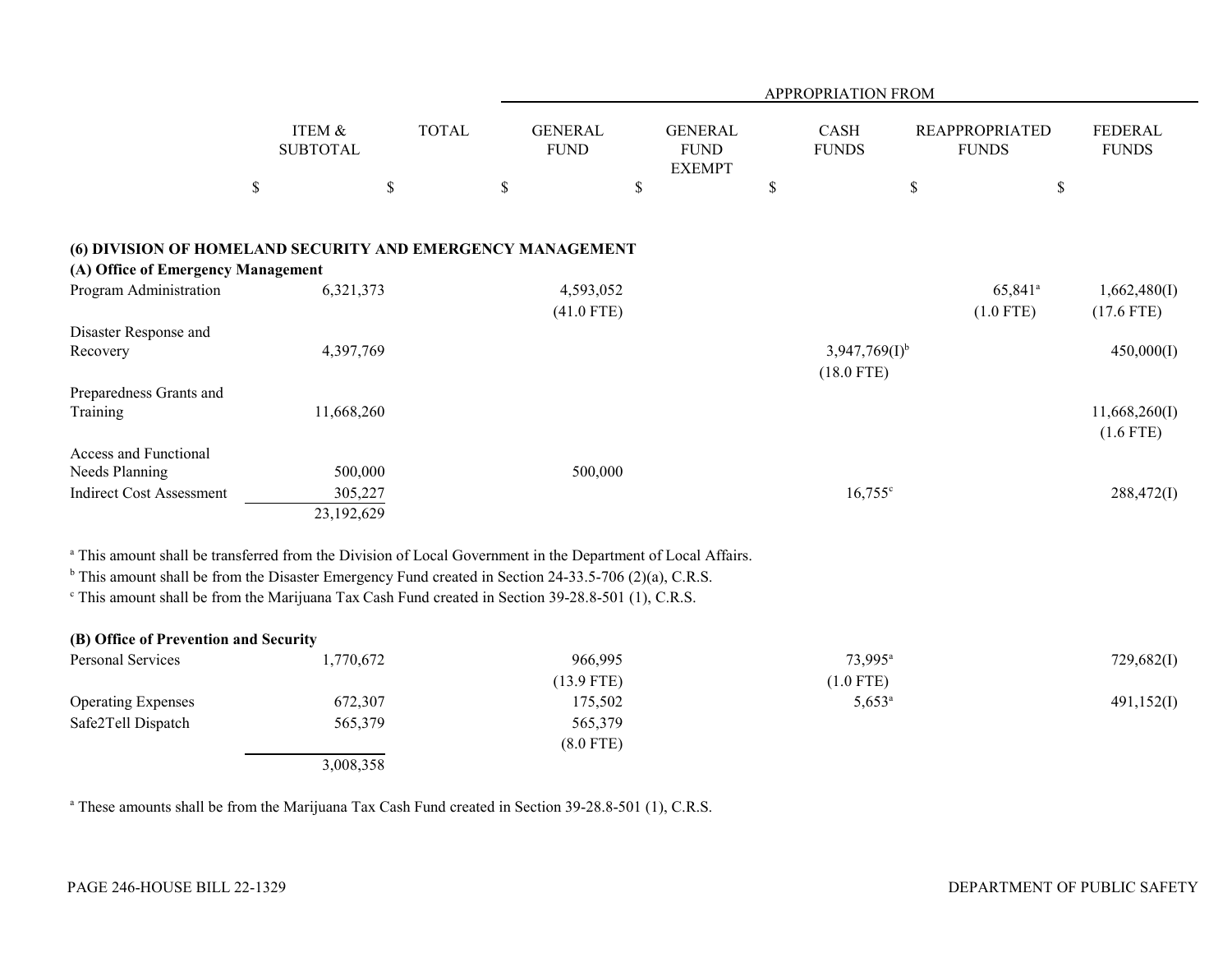|                                                  |                           |              |   | APPROPRIATION FROM            |    |                                                |    |                                       |    |                                       |                                |
|--------------------------------------------------|---------------------------|--------------|---|-------------------------------|----|------------------------------------------------|----|---------------------------------------|----|---------------------------------------|--------------------------------|
|                                                  | ITEM &<br><b>SUBTOTAL</b> | <b>TOTAL</b> |   | <b>GENERAL</b><br><b>FUND</b> |    | <b>GENERAL</b><br><b>FUND</b><br><b>EXEMPT</b> |    | CASH<br><b>FUNDS</b>                  |    | <b>REAPPROPRIATED</b><br><b>FUNDS</b> | <b>FEDERAL</b><br><b>FUNDS</b> |
|                                                  | \$<br>\$                  |              | D |                               | \$ |                                                | \$ |                                       | \$ | D                                     |                                |
| (C) Office of Preparedness                       |                           |              |   |                               |    |                                                |    |                                       |    |                                       |                                |
| Program Administration                           | 7,580,726                 |              |   | 1,457,511<br>$(5.3$ FTE)      |    |                                                |    | 5,500,443 <sup>a</sup><br>$(2.5$ FTE) |    |                                       | 622,772(I)<br>$(6.0$ FTE)      |
| Grants and Training                              | 9,601,205                 |              |   |                               |    |                                                |    |                                       |    |                                       | 9,601,205(I)                   |
| <b>State Facility Security</b>                   | 35,000                    |              |   | 35,000                        |    |                                                |    |                                       |    |                                       |                                |
| Enhance School Safety<br>Incident Response Grant |                           |              |   |                               |    |                                                |    |                                       |    |                                       |                                |
| Program                                          | 250,000                   |              |   |                               |    |                                                |    | $250,000^{\rm b}$                     |    |                                       |                                |
|                                                  | 17,466,931                |              |   |                               |    |                                                |    |                                       |    |                                       |                                |

<sup>a</sup> Of this amount, \$5,000,443 shall be from the School Access for Emergency Response Grant Program Cash Fund created in Section 24-33.5-2107 (1)(a), C.R.S., \$500,000 shall be from the Law Enforcement, Public Safety, and Criminal Justice Information Sharing Grant Program Fund created in Section 24-33.5-1617 (5), C.R.S. <sup>b</sup> This amount shall be from the Marijuana Tax Cash Fund created in Section 39-28.8-501 (1), C.R.S.

43,667,918

| <b>TOTALS PART XVIII</b> |               |               |                            |                 |                       |
|--------------------------|---------------|---------------|----------------------------|-----------------|-----------------------|
| (PUBLIC SAFETY)          | \$565,111,250 | \$196,228,138 | \$251,344,497 <sup>a</sup> | $$48,531,478^b$ | $$69,007,137^{\circ}$ |

<sup>a</sup> Of this amount, \$182,799,121 is from the Highway Users Tax Fund created in Section 43-4-201 (1)(a), C.R.S., and appropriated pursuant to Section 43-4-201 (3)(a)(I)(C), C.R.S., and \$12,078,175 contains an (I) notation.

 $<sup>b</sup>$  Of this amount, \$3,972,420 contains an (I) notation.</sup>

 $\textdegree$  This amount contains an (I) notation.

**FOOTNOTES** -- The following statements are referenced to the numbered footnotes throughout section 2.

105 Department of Public Safety, Division of Fire Prevention and Control, Appropriation to the Colorado Firefighting Air Corp Fund -- It is the General Assembly's intent that this appropriation be used for the purpose of expanding and further implementing the Colorado Team Awareness Kit (COTAK) systems.